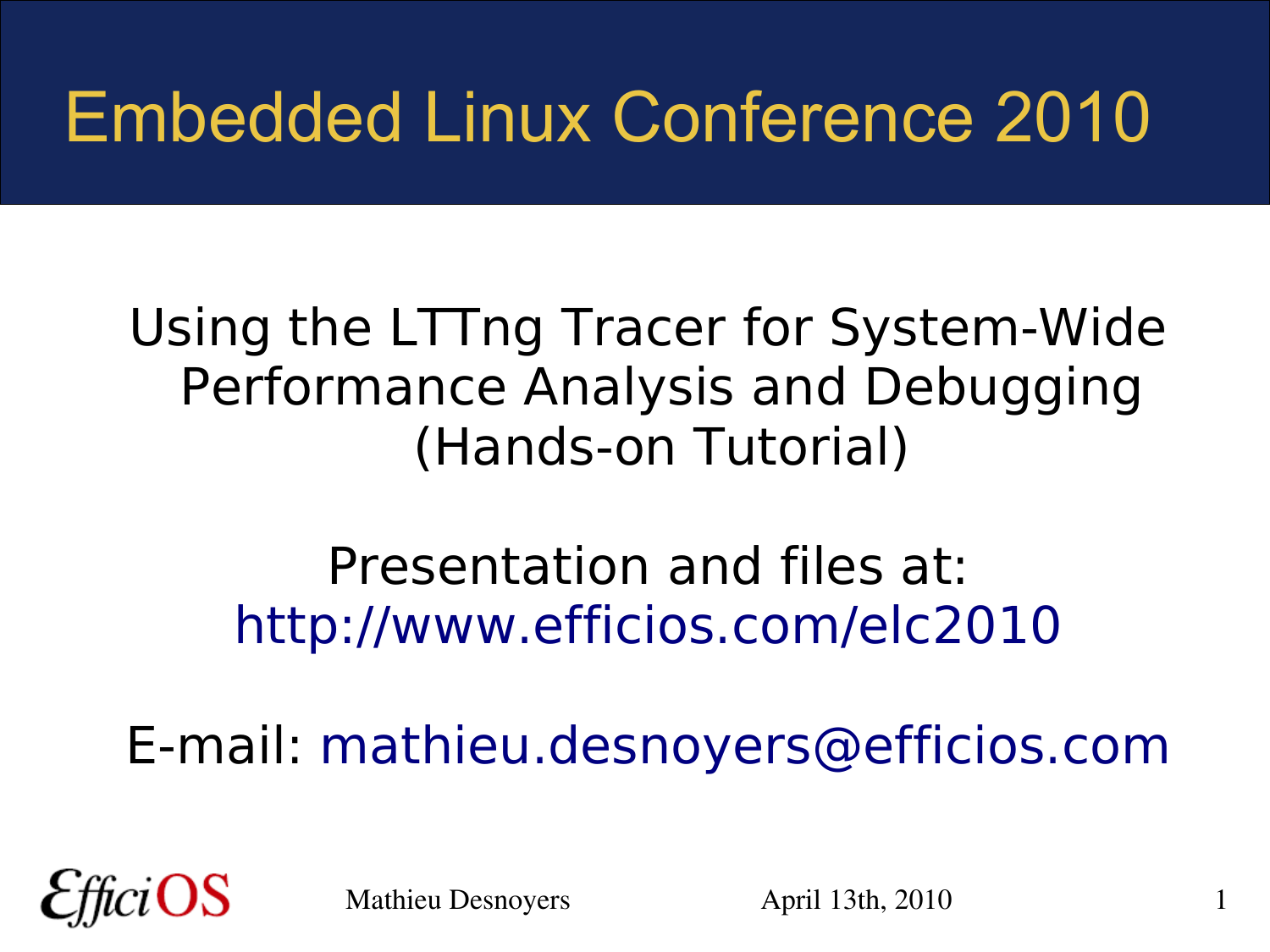#### > Presenter

- Mathieu Desnoyers
- EfficiOS Inc.
	- [http://www.efficios.com](http://www.efficios.com/)
- Author/Maintainer of
	- LTTng, LTTV, Userspace RCU
- Ph.D. in computer engineering
	- Low-Impact Operating System Tracing

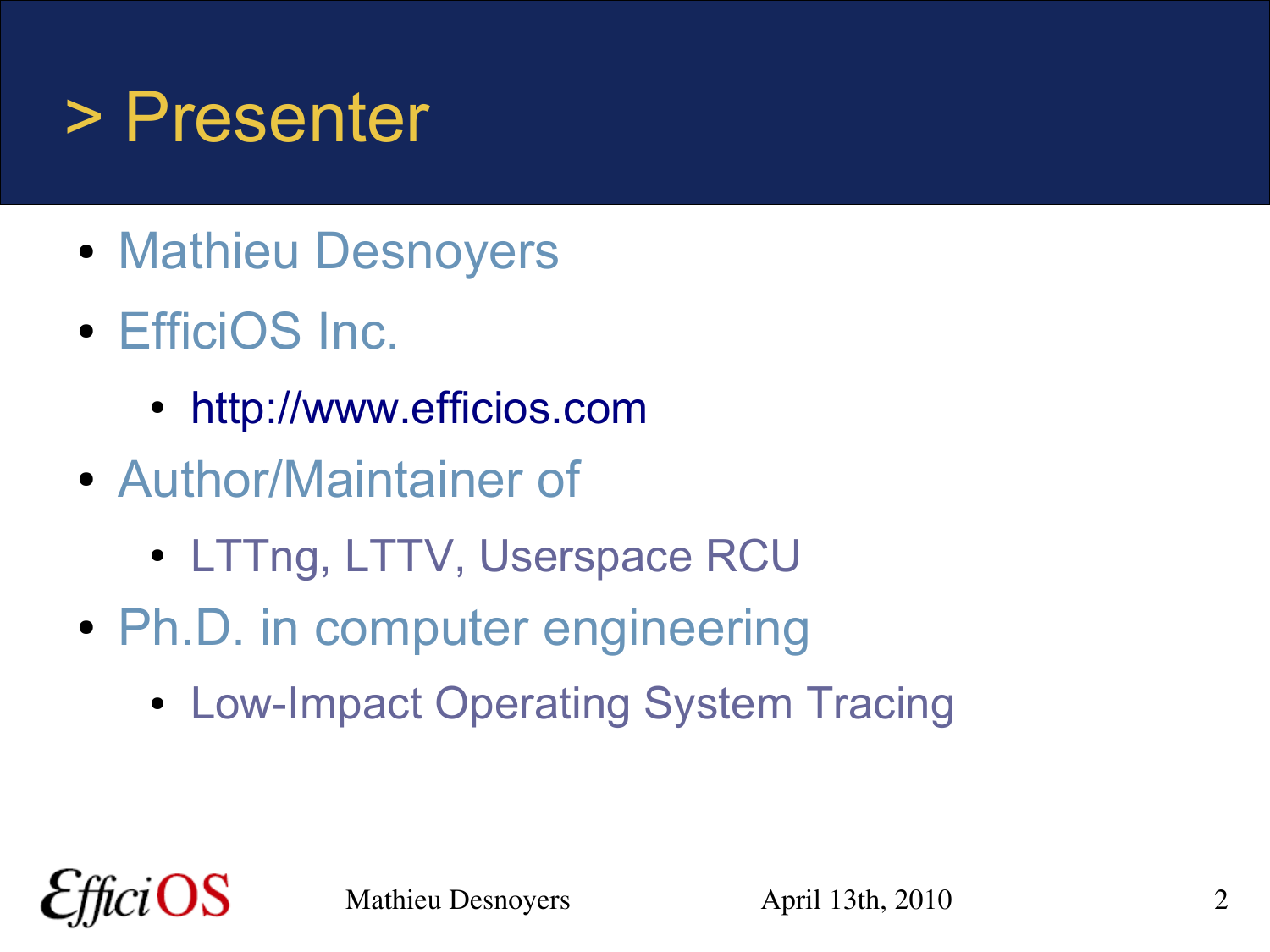#### > Plan

- LTTng Installation
- Tracing Strategy
- Trace Analysis (Hands-on Example)
- Questions

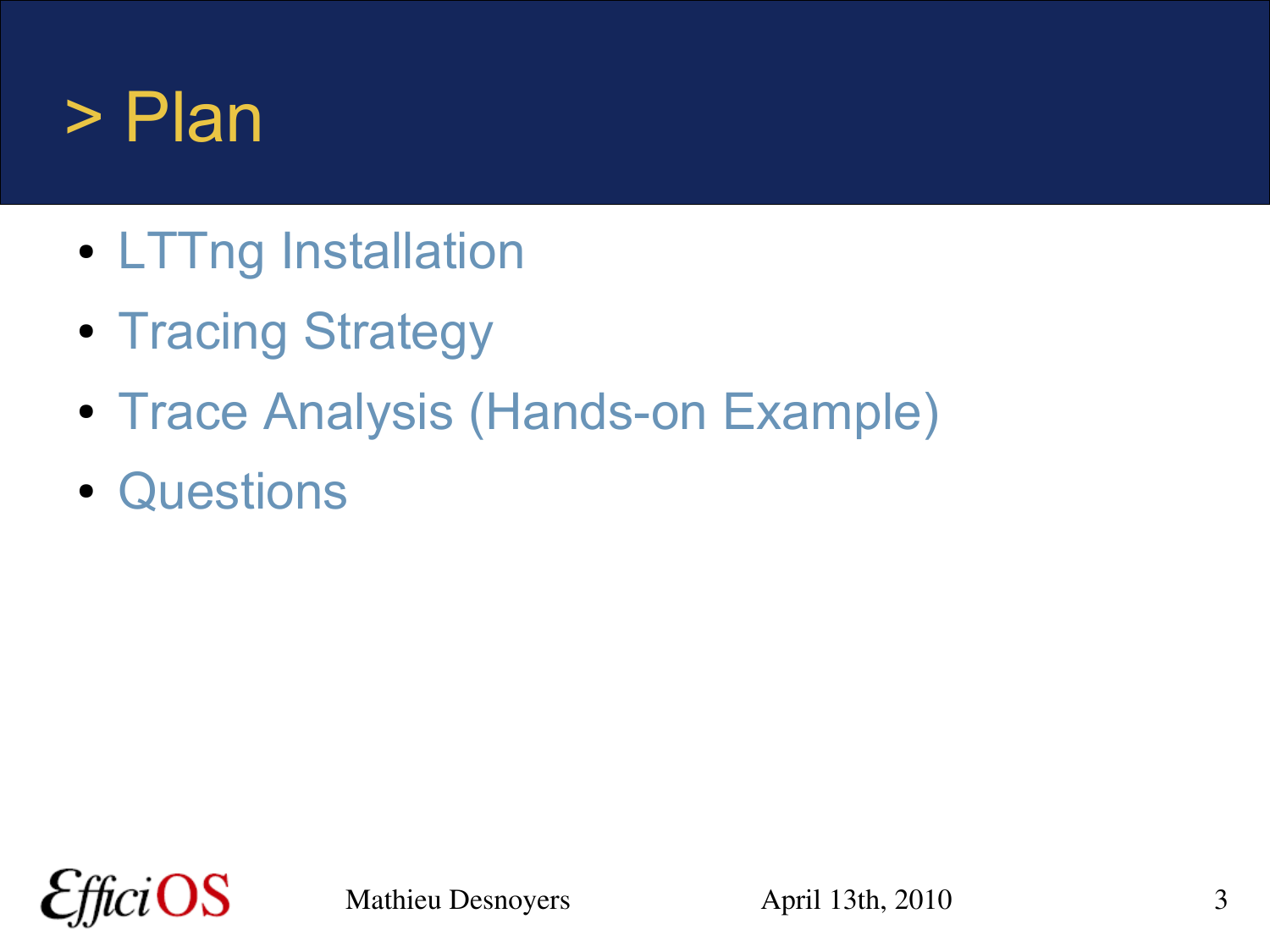## > LTTng installation

- [http://lttng.org](http://lttng.org/)
	- LTTng
	- LTT control
	- LTTV
- Documentation
	- LTTng Kernel Tracer Manual
	- LTTng Compatibility List

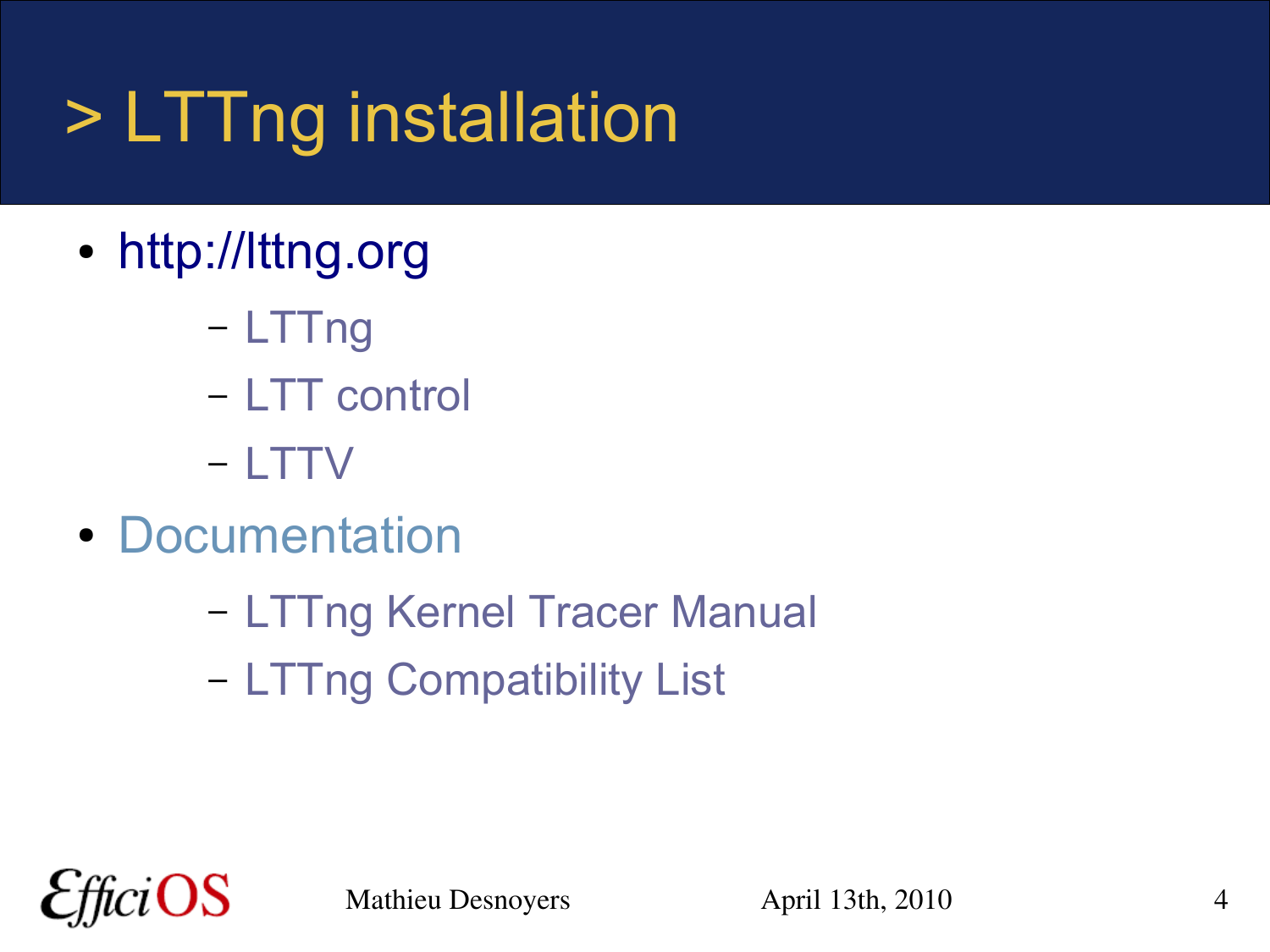#### > Lockless Trace Clock

- dmesg, check for LTT warnings
- Cycle counter is used
- For architectures with non-synchronized cycle counters (e.g. some x86):
	- cpufreq-set -g performance
	- idle=poll (kernel parameter)
- LTTng fully supports power management and frequency scaling on ARM OMAP3
	- funded by Nokia

OS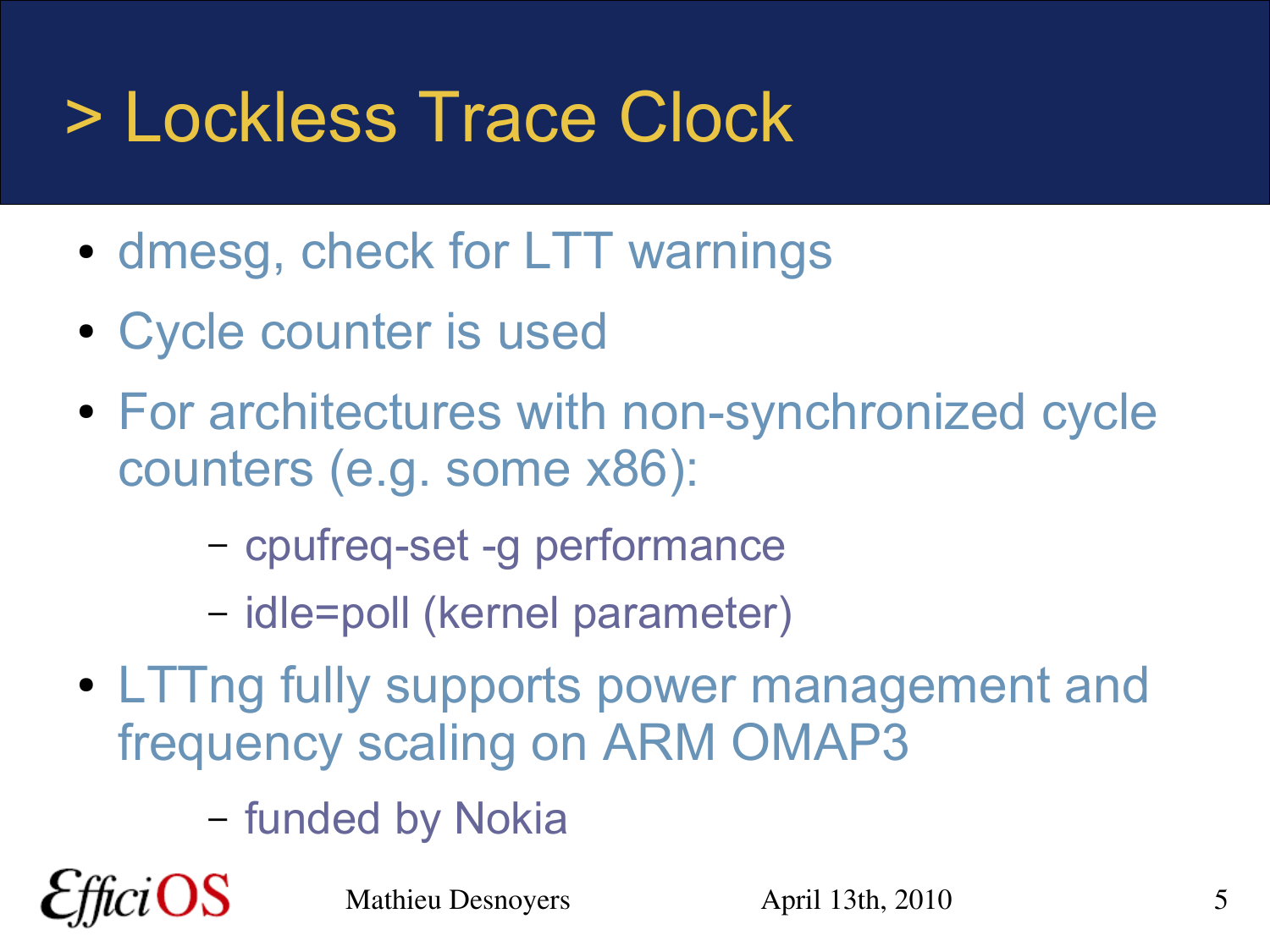# > Tracing Strategy

- Problem Identification
- Trace Session Setup
- Anchor / Trigger

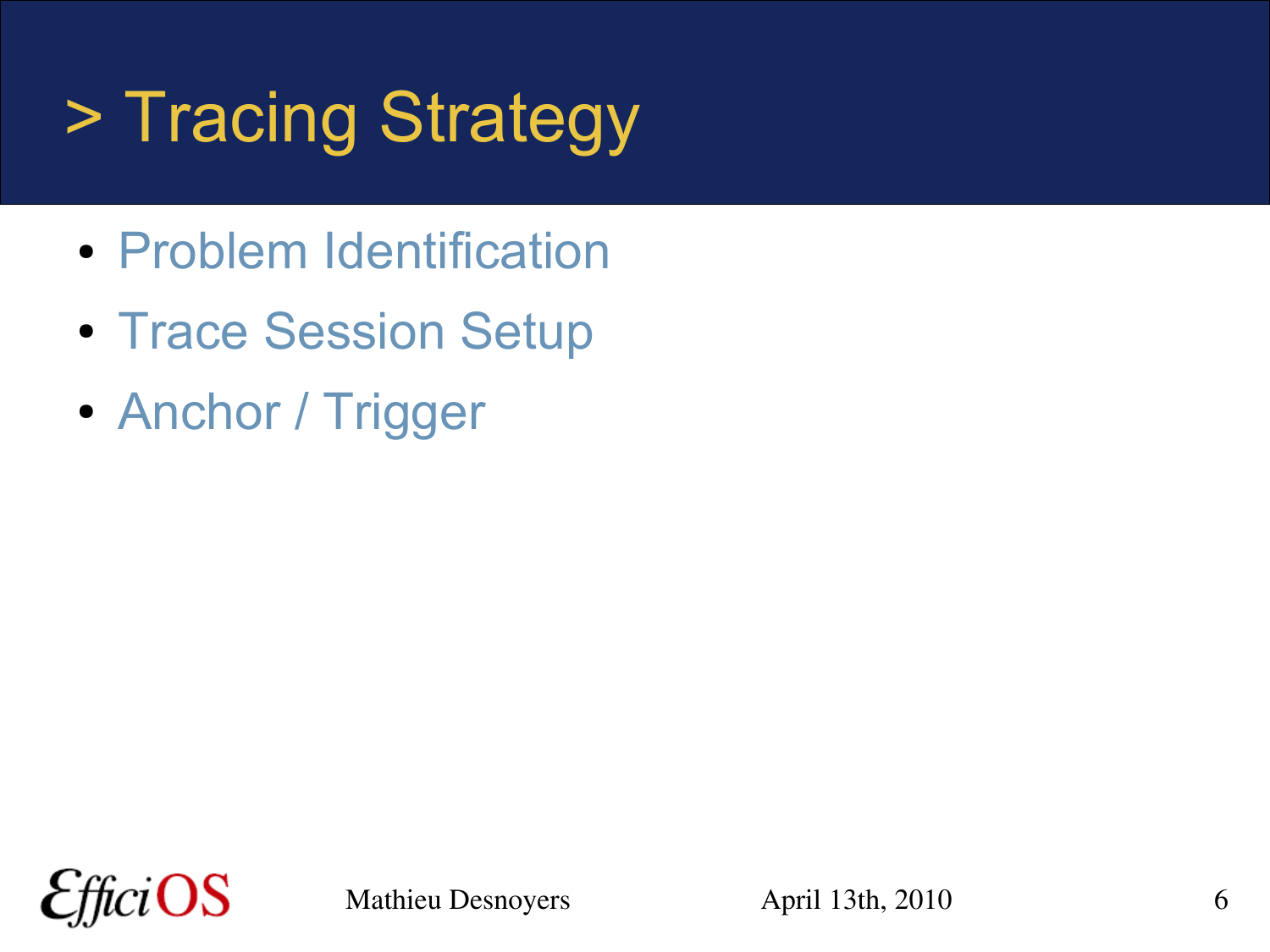#### > Problem identification

- Bug report summary
	- What is going wrong with the system ?
	- What is the system configuration affected ?
		- Hardware
		- Software
	- Optionally: known good / known bad configurations

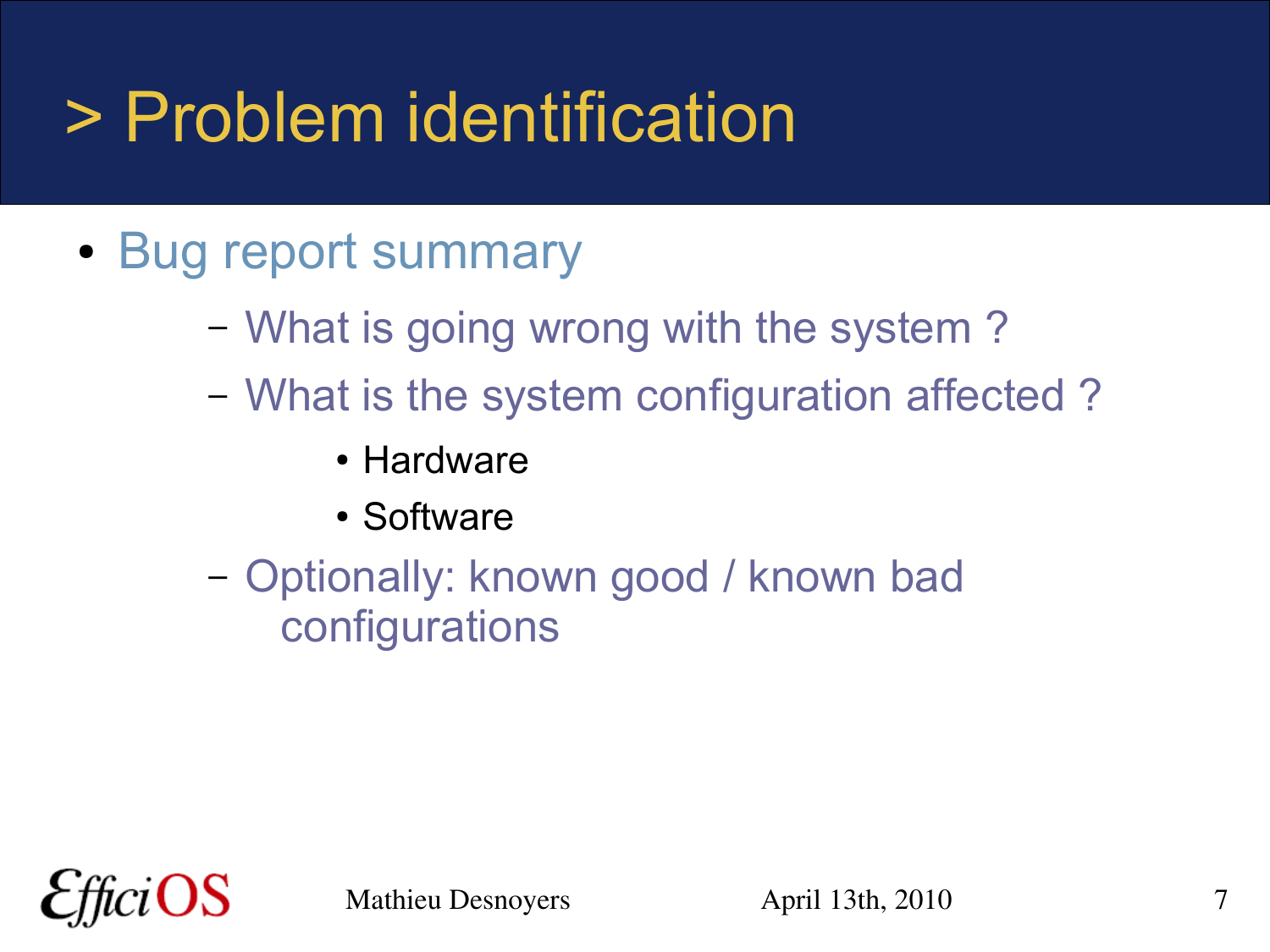## > Tracing strategy (decision factors)

- Tracing strategy decision factors
	- Reproducible on development setup or only in production ?
	- Tracing overhead the system can tolerate
	- Frequency of problem occurrence
	- Availability of the system
		- Remote/local
		- Controlled by third-party
	- Number of tracing iterations available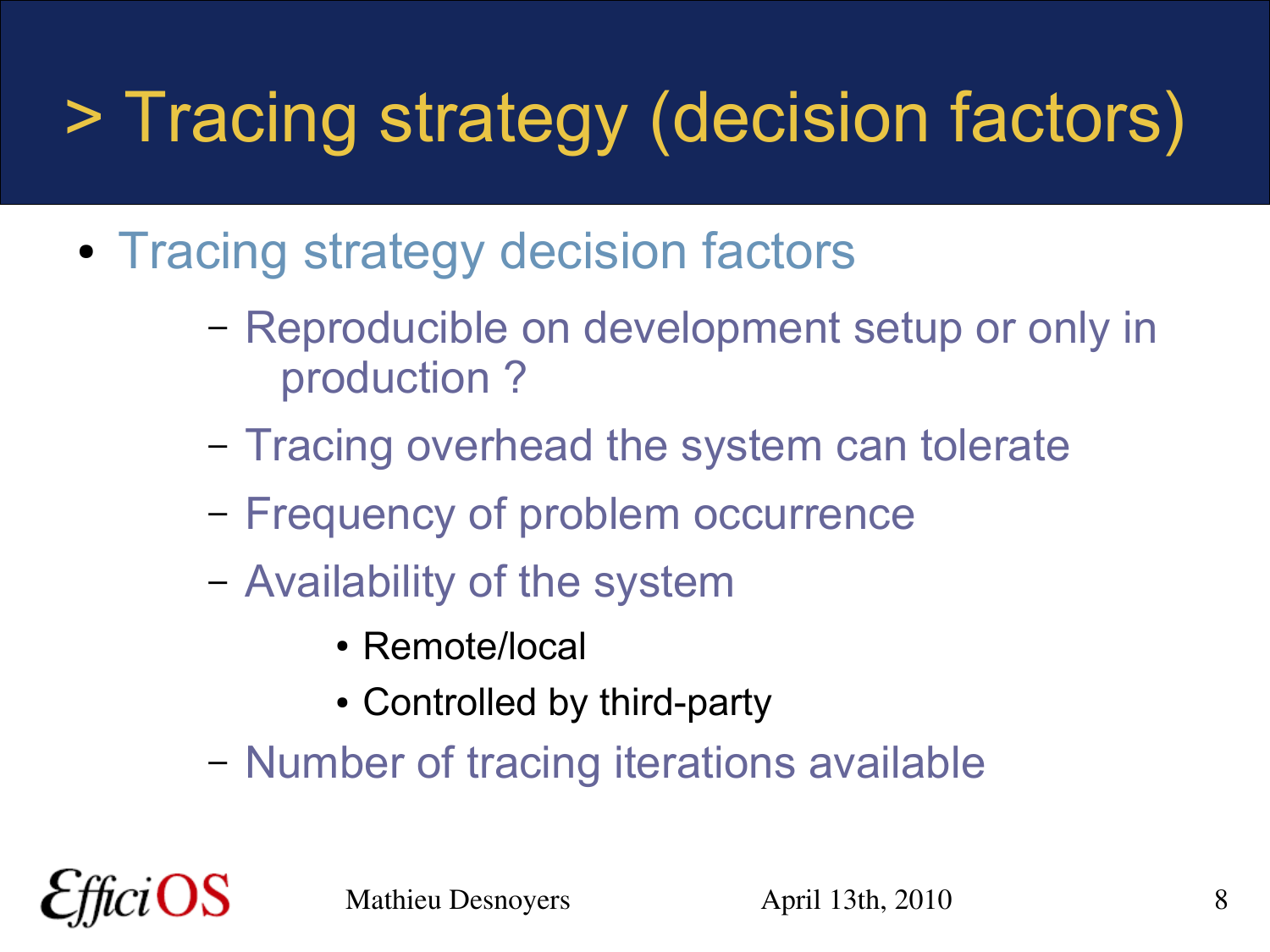#### > Trace Session Setup

- Identify the tracer setup best suited to solve the problem
	- Producer-consumer tracing
	- Flight recorder tracing
	- Per-channel buffer size
	- Activated instrumentation

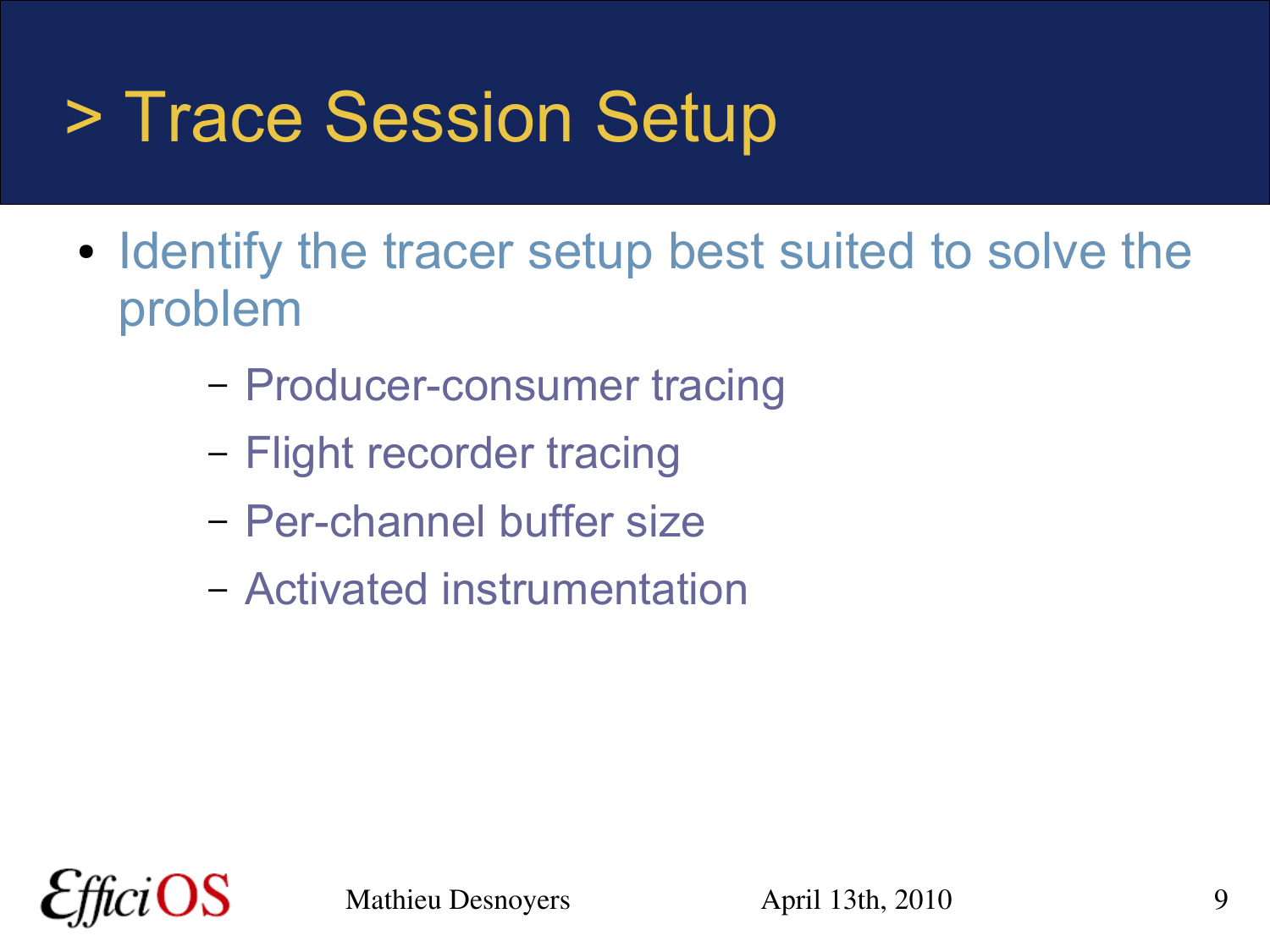# > Anchor / Trigger

- Traces are hard to analyze
	- Large volume of information collected
	- Hard to identify relevant information
- Add anchor instrumentation to the system
- Use triggers to stop flight recorder tracing

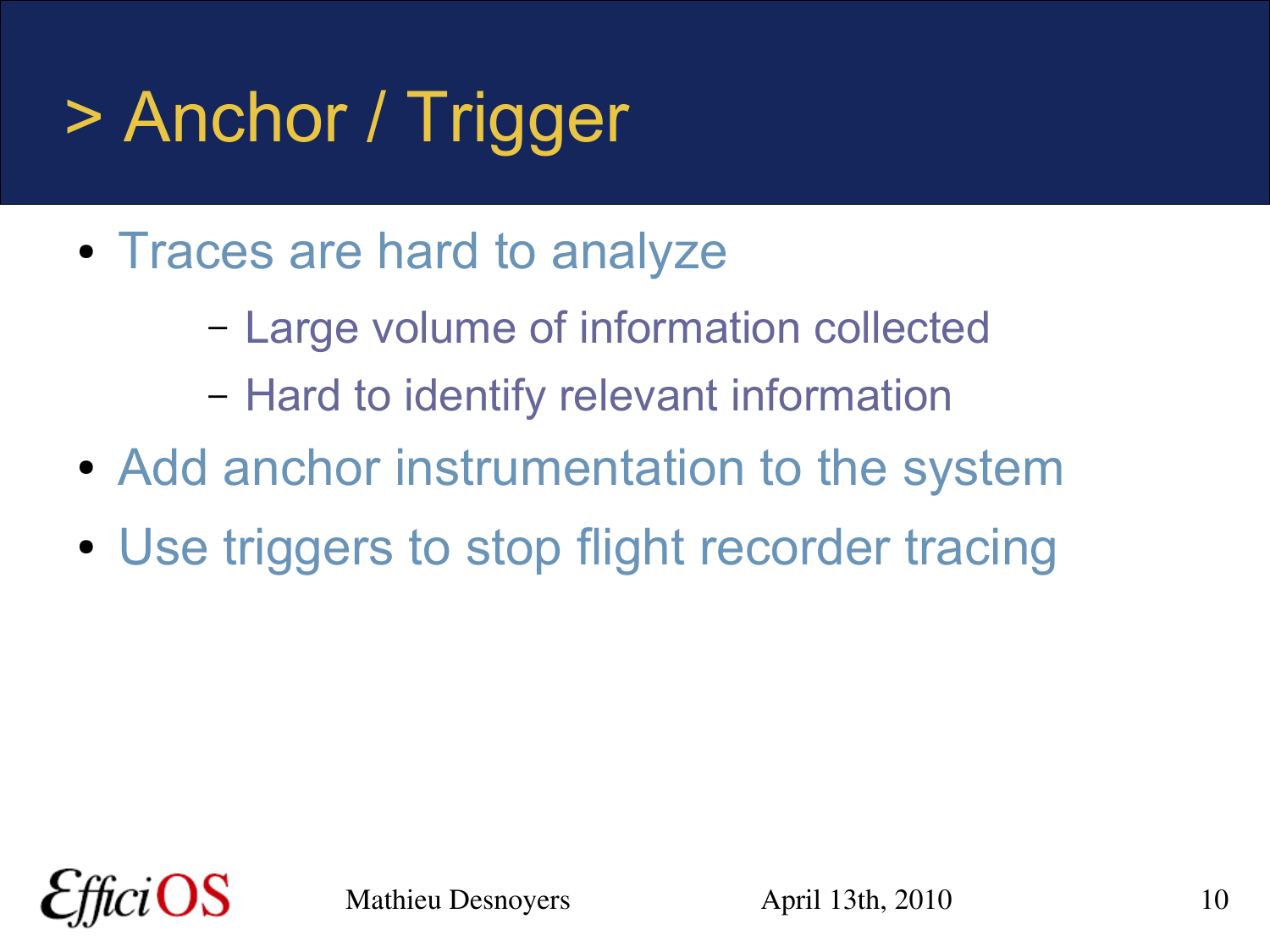#### > Anchor

- Starting point for trace analysis
- Identify surrounding of problem occurrence
- Different types
	- Instrumentation anchors
	- Analysis-generated anchors

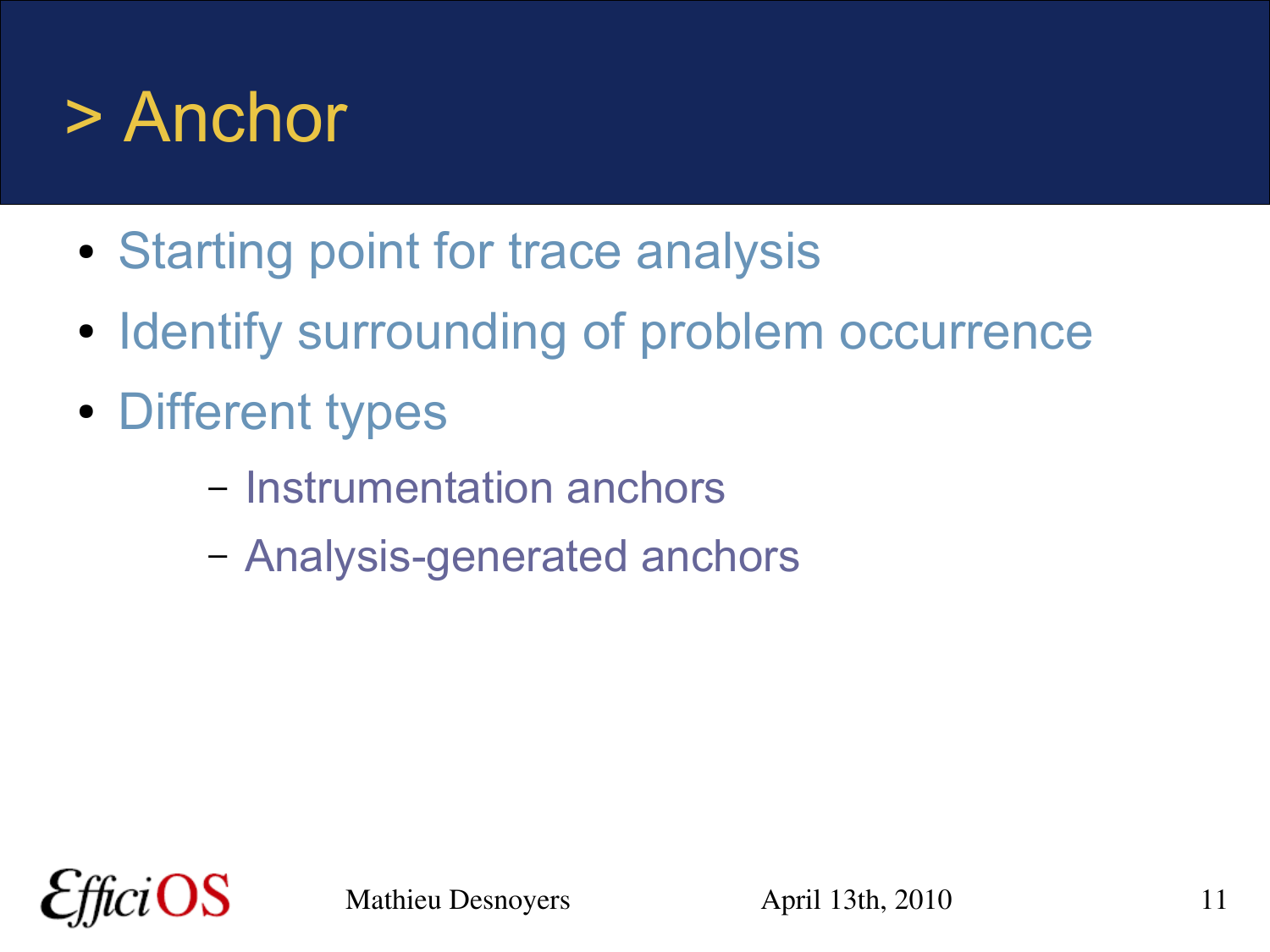#### > Anchor

- Instrumentation anchors
	- Userland or kernel instrumentation
		- UST (Userspace Tracer)
		- Write to /debugfs/ltt/write event
		- Add kernel TRACE\_EVENT/markers
	- Events generated from user interaction
		- Input subsystem
	- Instrumentation of program error-handling
- Analysis-generated anchors

– e.g. longest timer interrupt jitter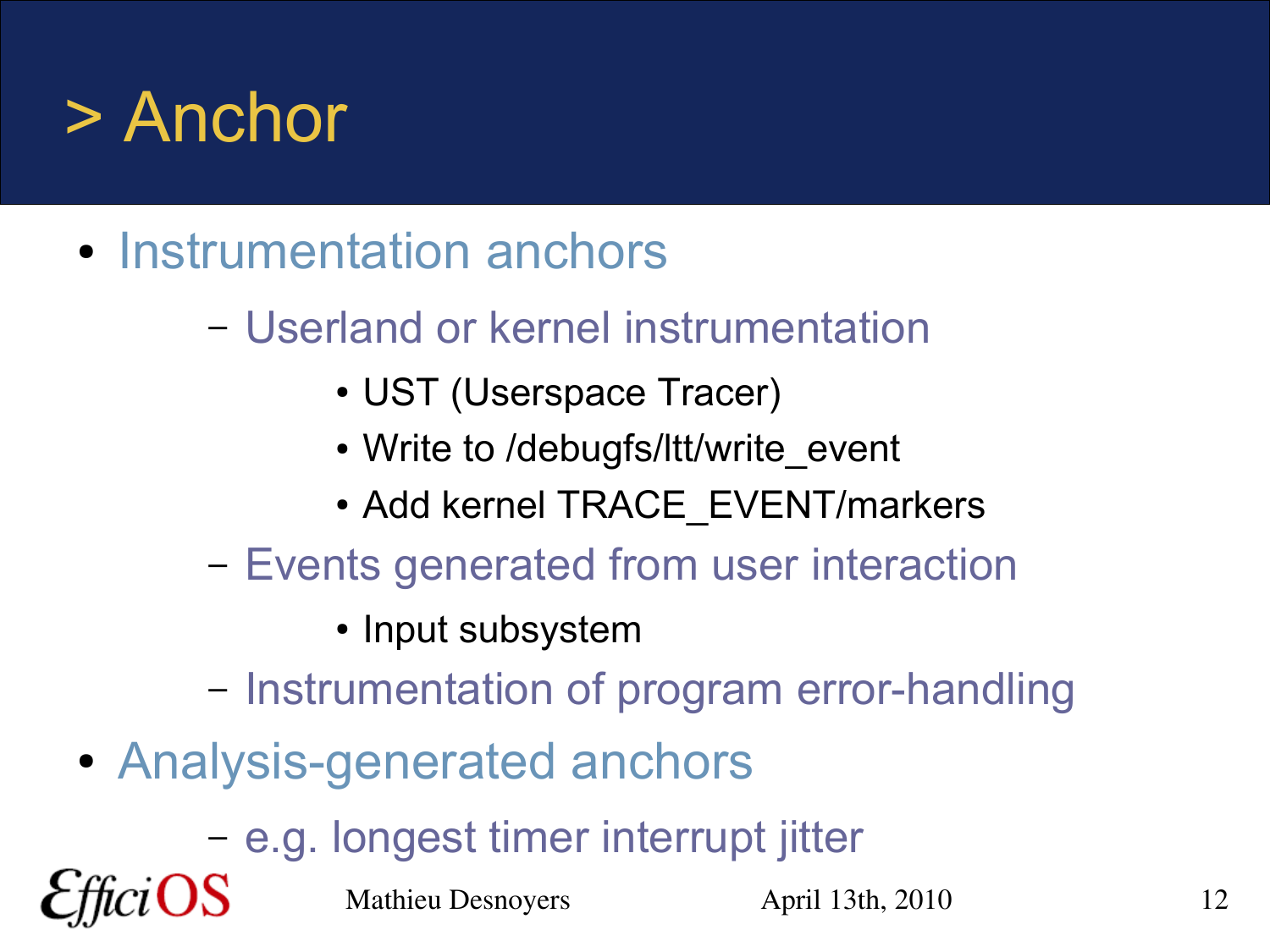#### > Producer-consumer tracing

- Writes trace data to the file system
- Whole trace session duration
- Initial state dump : complete state collected
	- (+) Very accurate state representation
	- (-) Consumes disk or network I/O bandwidth

```
(as root)
ltt-armall
lttctl -C -w /tmp/trace-prod1 trace-prod1
…
lttctl -D trace-prod1
```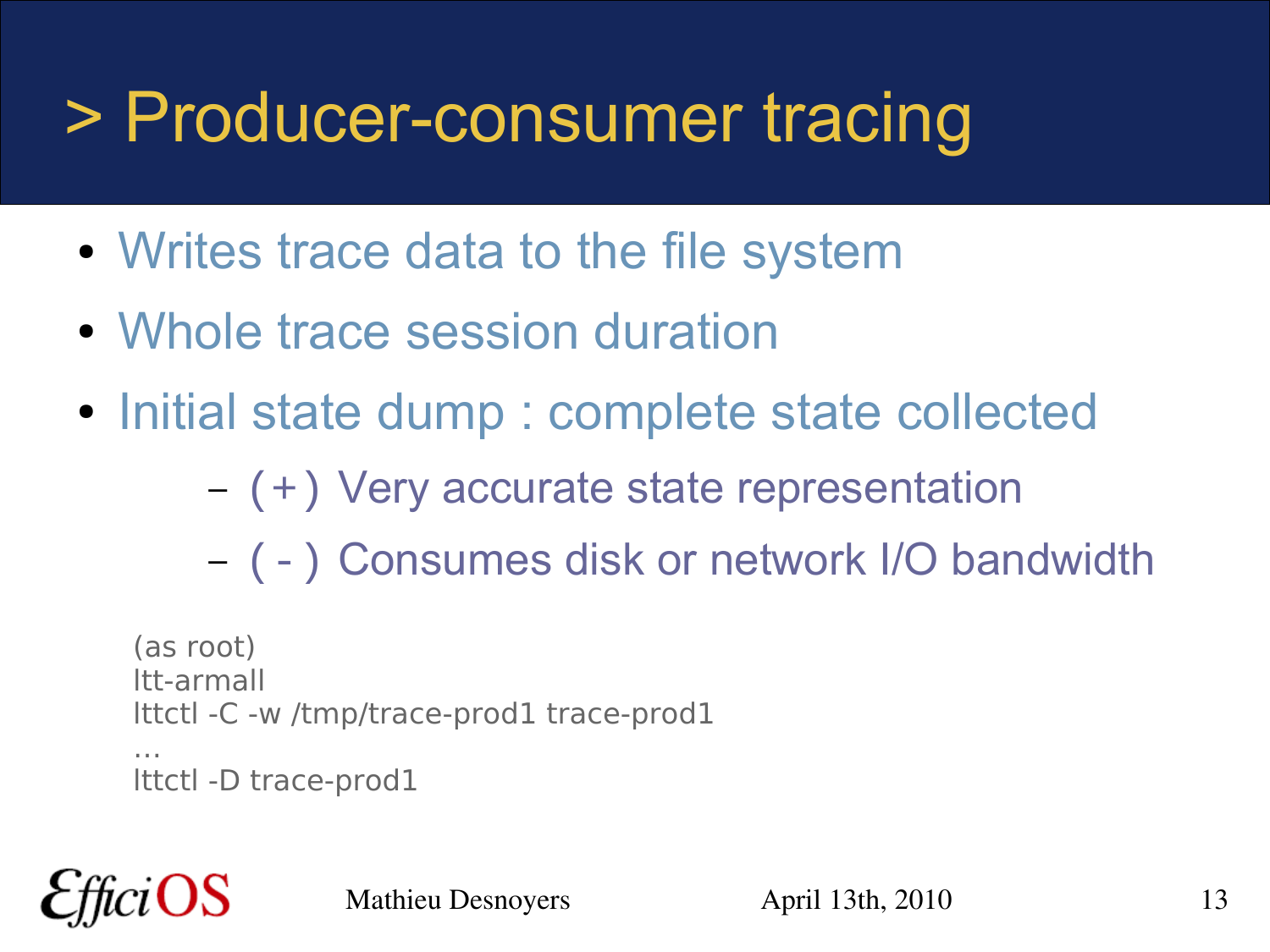### > Flight recorder tracing

- Gather trace data in circular ring buffers
- Kept in memory, oldest data overwritten
- Last events available when tracing is stopped
- Per-channel size is configurable
	- (+) Very low system throughput overhead
	- (-) Shorter available backlog
	- (-) System state is less accurate
		- Partially unknown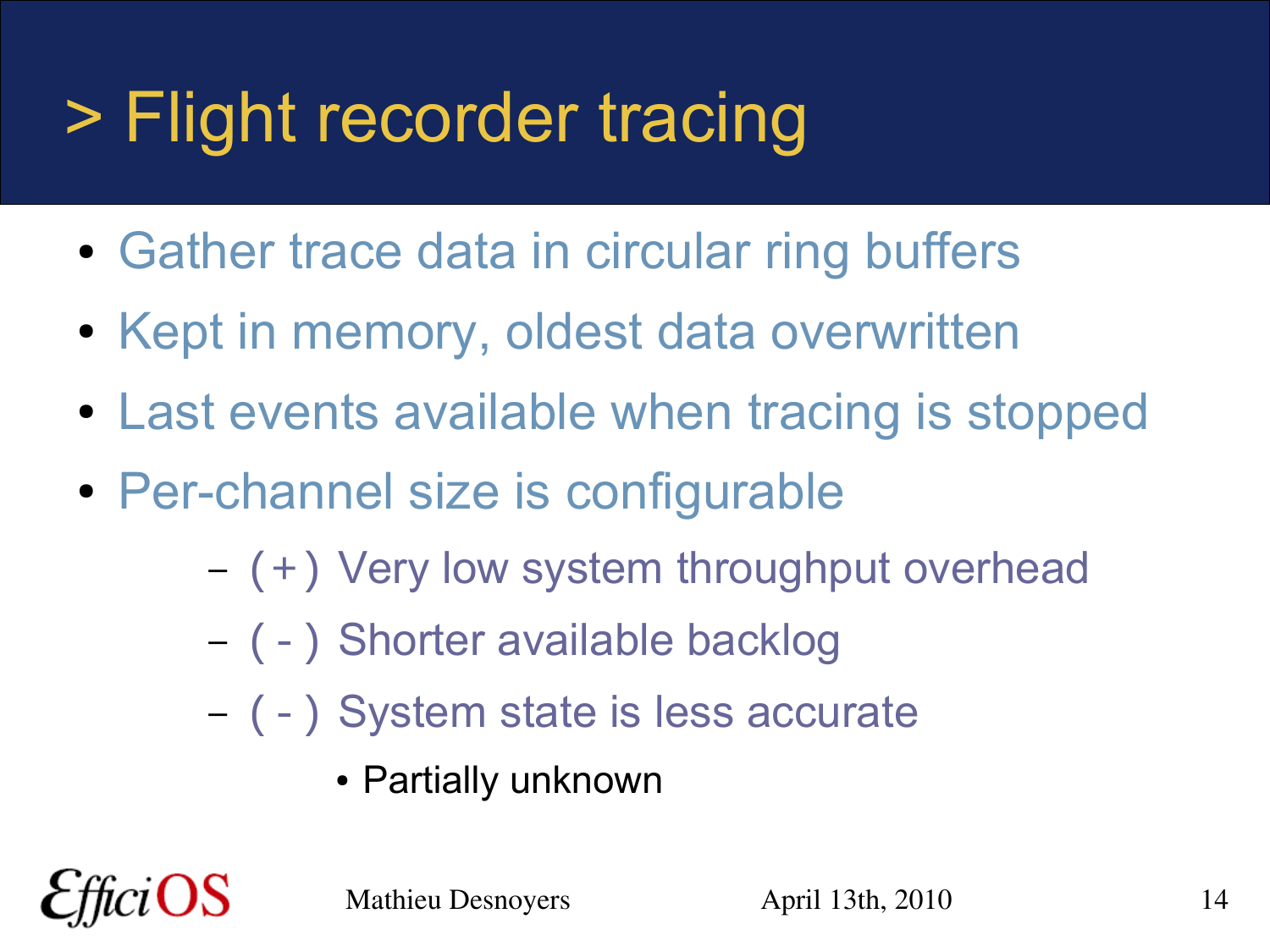

- Instrumentation with side-effect
	- Start/stop tracing when executed
- Particularly useful for flight recorder mode
	- Produces event backlog that lead to execution of "trigger"
- Kernel API

OS

- Itt trace start("name"), ltt trace stop("name")
- From user-space
	- lttctl -s name ; lttctl -p name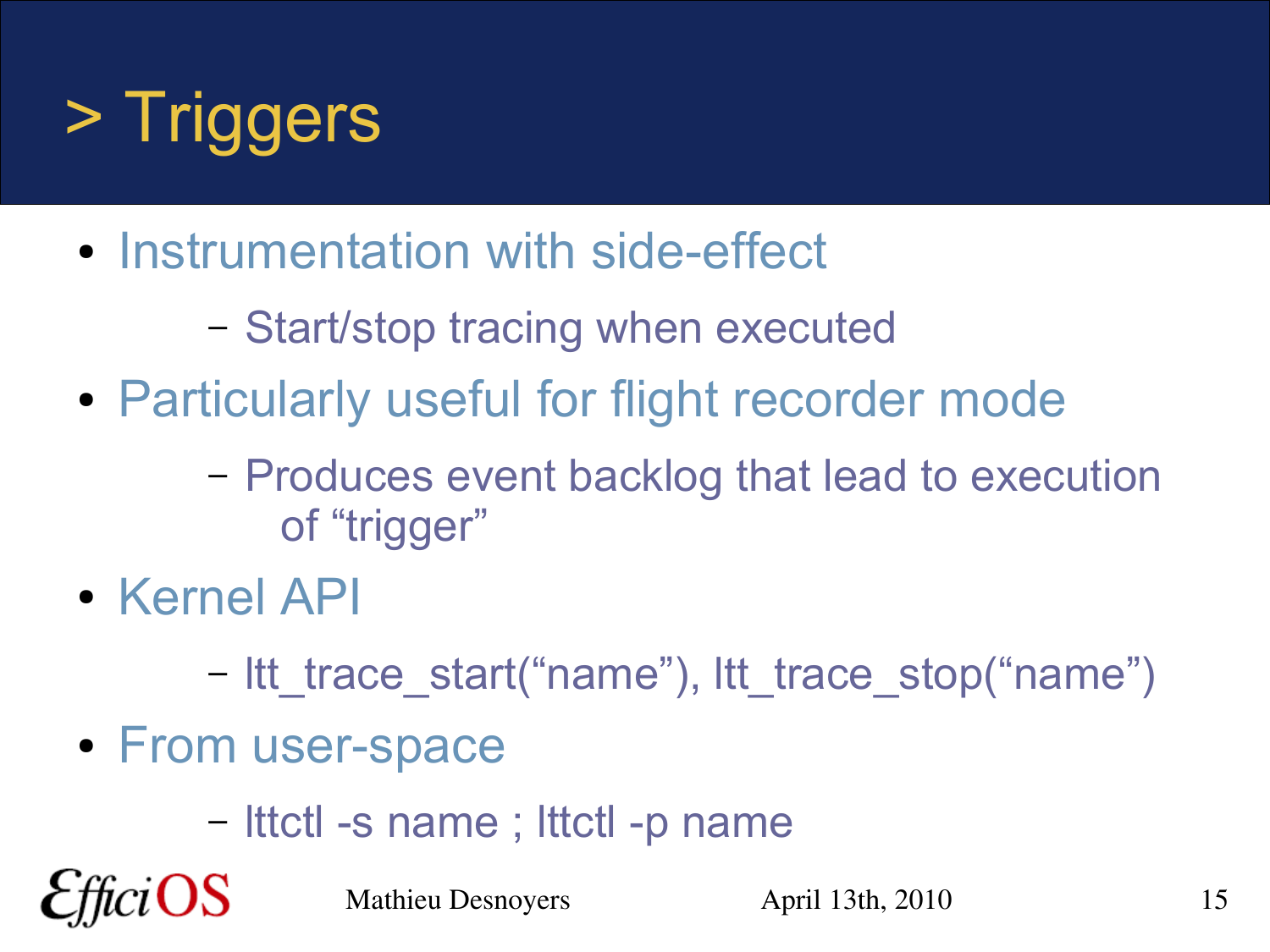### > Userland trigger example

Userland trigger for flight recorder trace

(as root) ltt-armall lttctl -c -o channel.all.overwrite=1 -w /tmp/trace-utrigger1 trace-utrigger1 lttctl -s trace-utrigger1

…  $(trigger) \rightarrow Ittctl -p trace-utrigger1$ lttctl -d -w /tmp/trace-utrigger1 trace-utrigger1

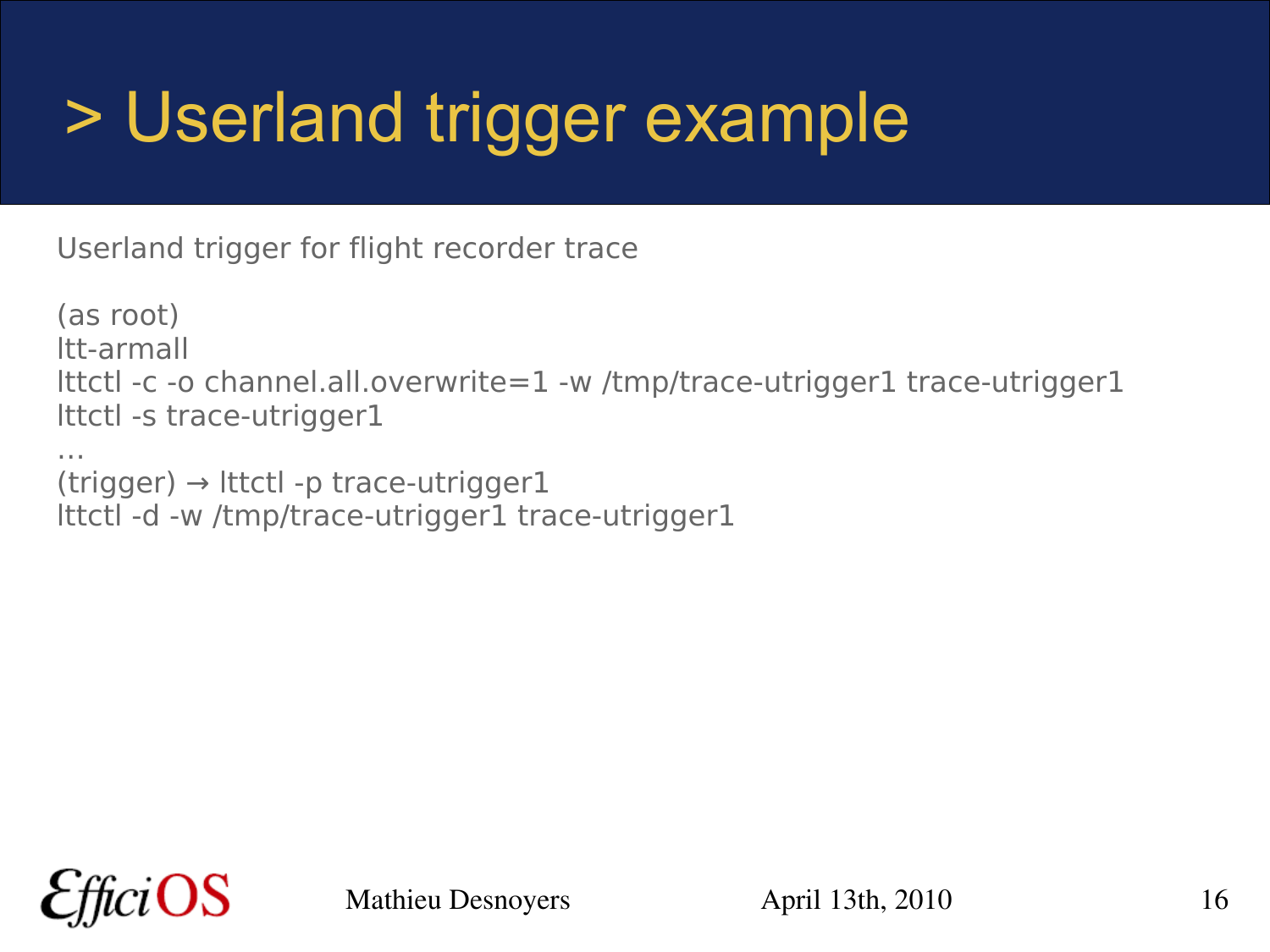### > Kernel trigger example

Kernel trigger

(as root) ltt-armall lttctl -c -o channel.all.overwrite=1 -w /tmp/trace-ktrigger1 trace-ktrigger1 lttctl -s trace-ltrigger1

… (trigger in kernel)  $\rightarrow$  ltt trace stop("trace-ktrigger1");

lttctl -d -w /tmp/trace-ktrigger1 trace-ktrigger1

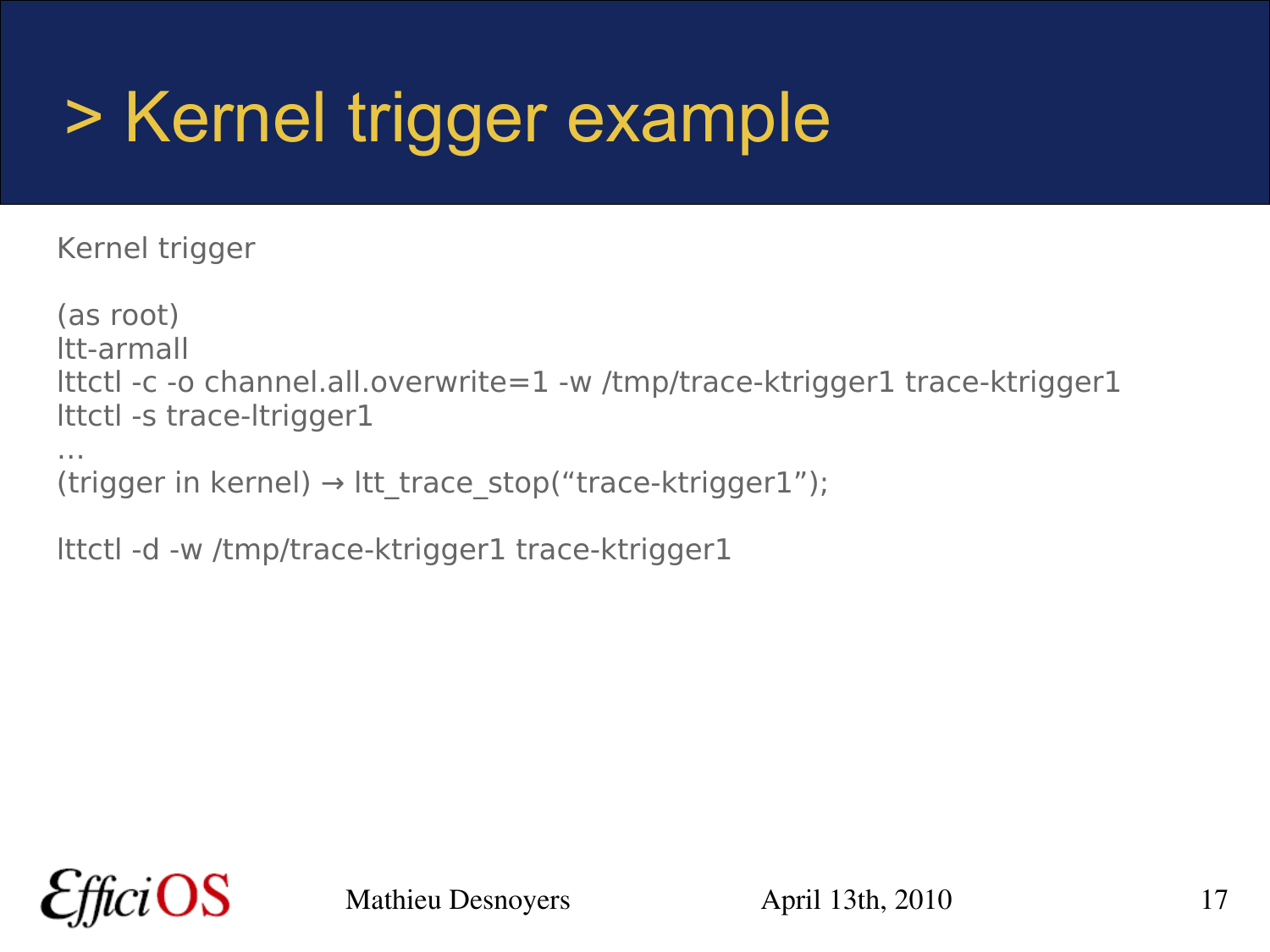#### > Trace Analysis (Hands-on Example)

- Identify sources of audio latency
- Scheduler latency

– wakeup-latency.c

- write event anchor
- With 2.6.33.2 kernel

maximum latency: 44614.1 µs average latency: 3851.4 µs missed timer events: 0

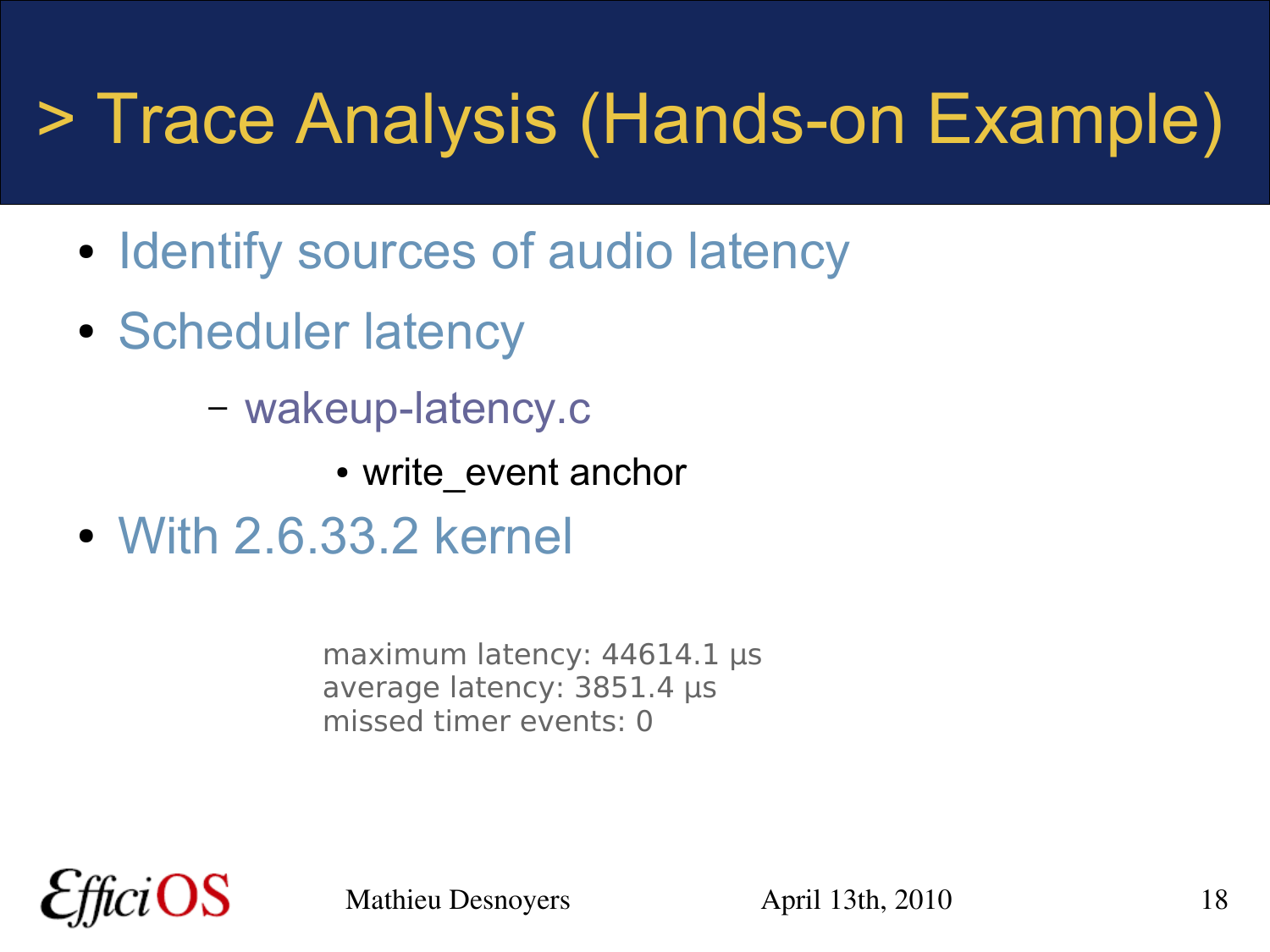### > Find anchors

Filter expression: <field> <comparator> <value> <field> <comparator> <value> <logical> <expression> (comparators: =, !=, <, <=, >, >=) (logical:  $\&, \vert, \vert, \uparrow, \uparrow$ ) (see lttv-gui "filter" plugin for expression examples)

Find all events in channel "userspace" (written through write event): % lttv -m textDump -e "channel.name=userspace" \ -t /tmp/trace-prod1

Filter by channel.event (list with "find /debugfs/ltt/markers") : % lttv -m textDump -e "event.name=kernel.sched schedule" \ -t /tmp/trace-prod1

Filter by PID : % lttv -m textDump -e "state.pid=1" -t /tmp/trace-prod1

event name event subname event.category event.time event.tsc event.target pid channel.name trace.name state.process name state.thread brand state.pid state.ppid state.creation time state.insertion time state.execution mode state.execution submode state.process status state.cpu

Filter fields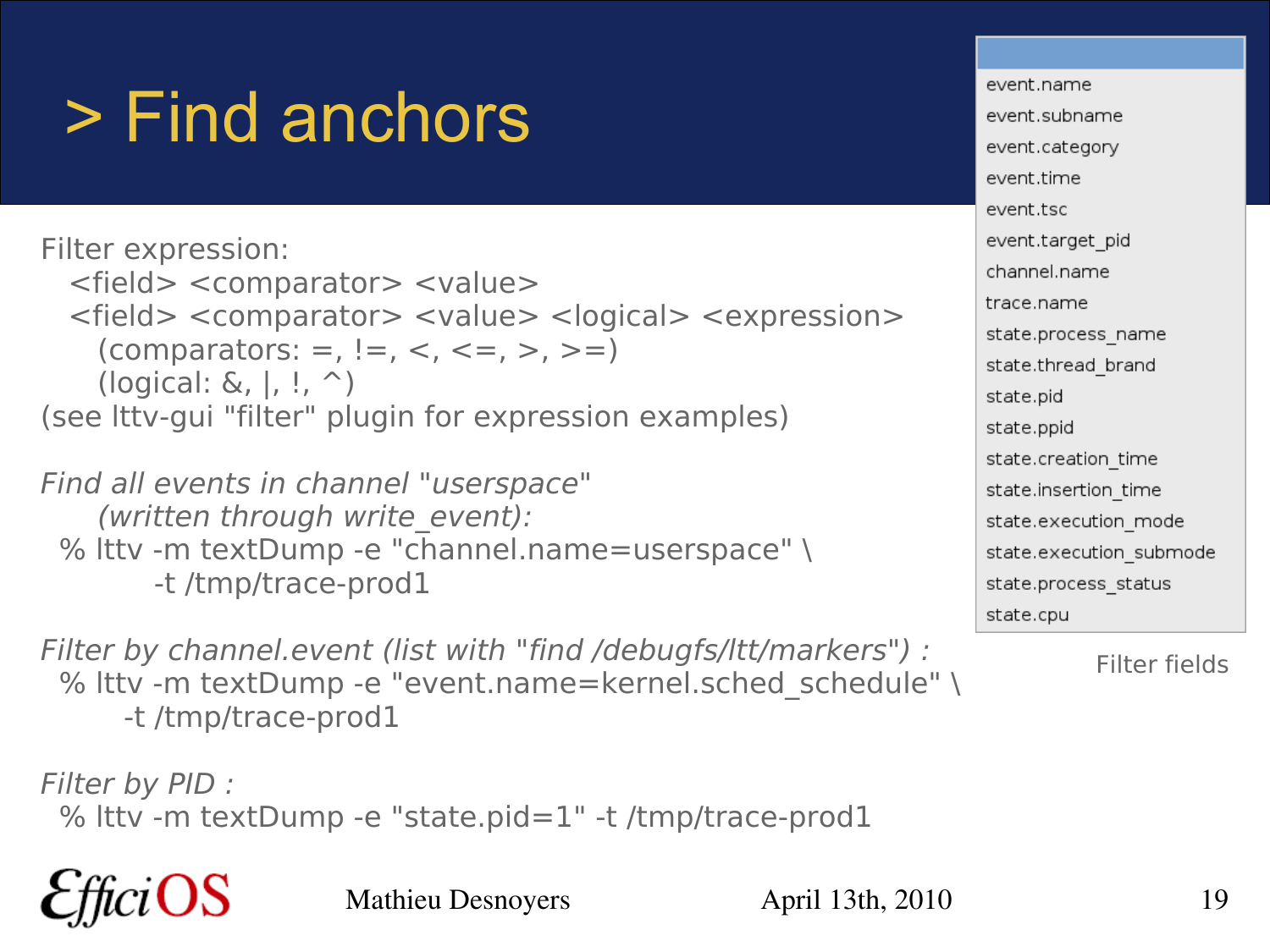#### > Finding "wakeup-latency" Anchor

% lttv -m textDump -e "channel.name=userspace" -t /tmp/trace-cfs-2/

```
...
userspace.event: 234.334734395 (/tmp/trace-cfs-2/userspace_0),
   10905, 10516, ./wakeup-latency, , 10517, 0x0,
   SYSCALL { string = "late by: 44614.1 µs" }
```


...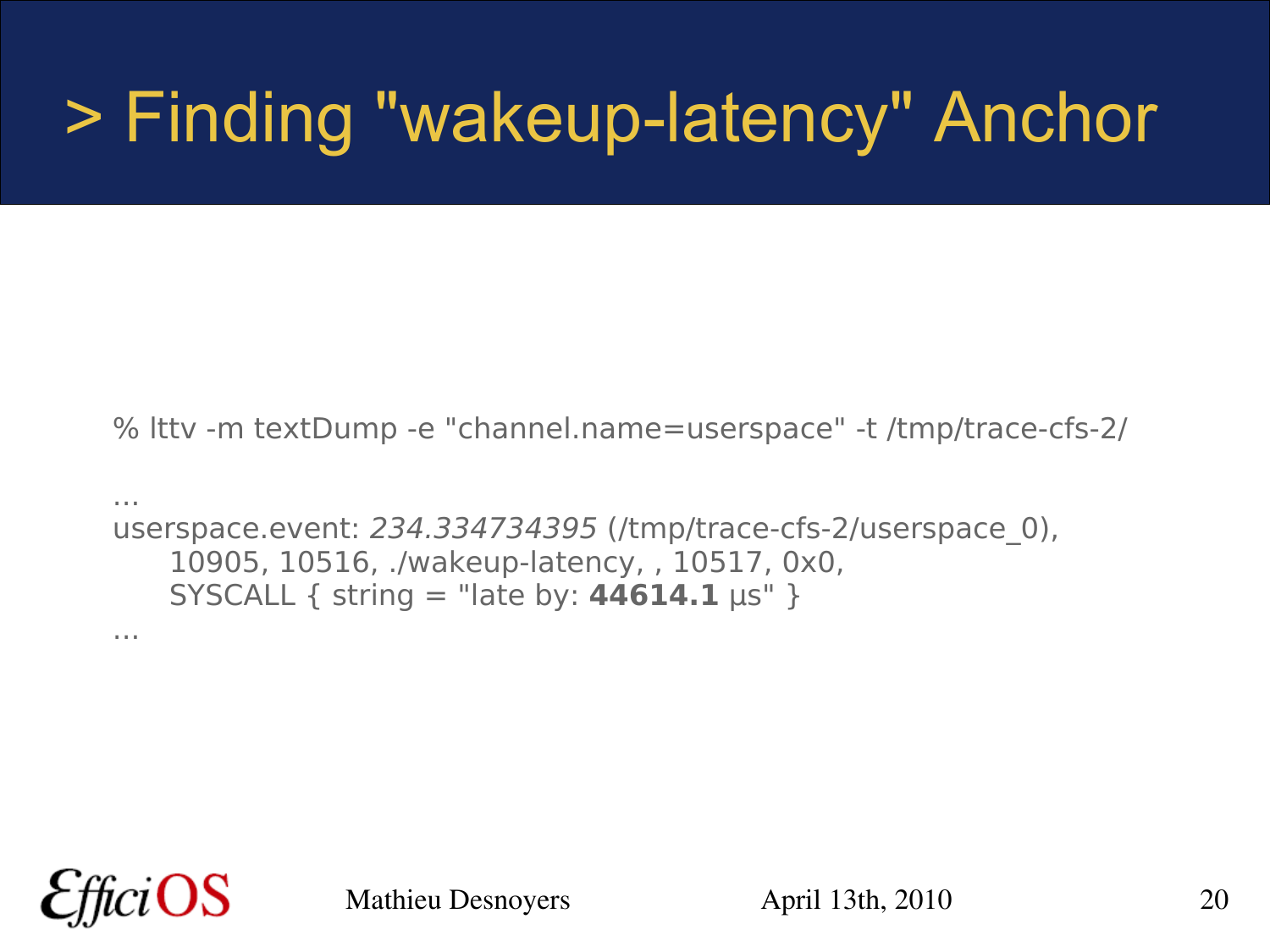#### > Viewing execution patterns

| <b>Linux Trace Toolkit Viewer</b>             |           |                                                                                                                                                                                            |                  |                                                                                     |             |                 |          |              | $\Box$ $\times$   |
|-----------------------------------------------|-----------|--------------------------------------------------------------------------------------------------------------------------------------------------------------------------------------------|------------------|-------------------------------------------------------------------------------------|-------------|-----------------|----------|--------------|-------------------|
| ile <u>V</u> iew Tools Plugins                |           |                                                                                                                                                                                            |                  |                                                                                     |             |                 |          |              | $He$ lp           |
| <br>$\hat{\omega}$<br>卒<br>$\mathcal{L}$<br>Z | $\bullet$ | $\begin{array}{ccc}\n\mathbb{Q} & \mathbb{Q} & \mathbb{Q} &   & \star & \star &   & \mathbb{E} & \mathbb{D} & \mathbb{E} & \mathbb{E} & \mathbb{E} & \mathbb{E} & \mathbb{I}\n\end{array}$ |                  |                                                                                     |             |                 |          |              |                   |
| raceset                                       |           |                                                                                                                                                                                            |                  |                                                                                     |             |                 |          |              |                   |
| Process                                       | Brand PID | 234s<br>rogargas.                                                                                                                                                                          |                  |                                                                                     | 234s        | $\cdots \cdots$ |          |              | 234s<br>001000000 |
| events/0                                      | 5         |                                                                                                                                                                                            |                  |                                                                                     |             |                 |          |              |                   |
| ifplugd                                       | 2741      |                                                                                                                                                                                            |                  |                                                                                     |             |                 |          |              |                   |
| hald-addon-inpu                               | 3488      |                                                                                                                                                                                            |                  |                                                                                     |             |                 |          |              |                   |
| Xorg                                          | 3853      |                                                                                                                                                                                            | <b>THE RUINE</b> | <u> 1988 - Bilbarris et ritheren die begestelsische Freisen bis die Bilbarris (</u> |             | <b>THE REAL</b> | <b>.</b> |              | m v               |
| gnome-settings-                               | 4529      |                                                                                                                                                                                            |                  |                                                                                     | . .         | Ĩ.              |          | . .          |                   |
| metacity                                      | 4557      |                                                                                                                                                                                            | m                |                                                                                     |             |                 |          |              |                   |
| nautilus                                      | 4606      |                                                                                                                                                                                            |                  |                                                                                     |             |                 |          |              |                   |
| notification-da                               | 4645      |                                                                                                                                                                                            |                  |                                                                                     | 61 T.H<br>ш | m               | - 1      | $\mathbf{1}$ |                   |
| gnome-terminal                                | 4906      |                                                                                                                                                                                            |                  |                                                                                     |             |                 |          |              |                   |
| gnome-panel                                   | 7147      |                                                                                                                                                                                            |                  |                                                                                     |             |                 |          |              | m.                |
| Ittd                                          | 10500     |                                                                                                                                                                                            |                  |                                                                                     |             |                 |          |              |                   |
| ./wakeup-latency                              | 10517     |                                                                                                                                                                                            |                  |                                                                                     |             |                 |          |              |                   |
| /usr/lib/iceweasel/firefox-bin                | 10734     |                                                                                                                                                                                            |                  |                                                                                     |             |                 |          |              |                   |
| ./wakeup-latency                              | 10898     |                                                                                                                                                                                            |                  |                                                                                     |             |                 |          |              |                   |
| ./wakeup-latency                              | 10899     |                                                                                                                                                                                            |                  |                                                                                     |             |                 |          |              |                   |
| ./wakeup-latency                              | 10900     |                                                                                                                                                                                            | P.               |                                                                                     |             |                 |          |              |                   |
| ./wakeup-latency                              | 10901     |                                                                                                                                                                                            |                  |                                                                                     |             |                 |          |              |                   |
| ./wakeup-latency                              | 10902     |                                                                                                                                                                                            |                  |                                                                                     |             |                 |          |              |                   |
| ./wakeup-latency                              | 10903     |                                                                                                                                                                                            |                  |                                                                                     |             |                 |          |              |                   |
| ./wakeup-latency                              | 10904     |                                                                                                                                                                                            |                  |                                                                                     |             |                 |          |              |                   |
| ./wakeup-latency                              | 10905     |                                                                                                                                                                                            |                  |                                                                                     |             | $\sim$          |          |              |                   |
| ./wakeup-latency                              | 10906     |                                                                                                                                                                                            |                  |                                                                                     |             |                 |          |              |                   |
| ./wakeup-latency                              | 10907     |                                                                                                                                                                                            |                  |                                                                                     |             |                 |          |              |                   |
| ./wakeup-latency                              | 10908     |                                                                                                                                                                                            |                  |                                                                                     |             |                 |          |              |                   |
| ./wakeup-latency                              | 10909     |                                                                                                                                                                                            |                  |                                                                                     |             |                 |          |              |                   |
| ./wakeup-latency                              | 10910     |                                                                                                                                                                                            |                  |                                                                                     |             |                 |          |              |                   |
|                                               |           |                                                                                                                                                                                            |                  |                                                                                     |             |                 |          |              |                   |
|                                               |           |                                                                                                                                                                                            |                  |                                                                                     |             |                 |          |              |                   |
|                                               |           |                                                                                                                                                                                            |                  |                                                                                     |             |                 |          |              |                   |
|                                               |           |                                                                                                                                                                                            |                  |                                                                                     |             |                 |          |              |                   |

Time Frame start: 234 -s 259296322 -ins end: 234 -s 384296322 -ins Time Interval: 0 -s 125000000 -ins and the start of the current Time: 234 -s 321796322 -ins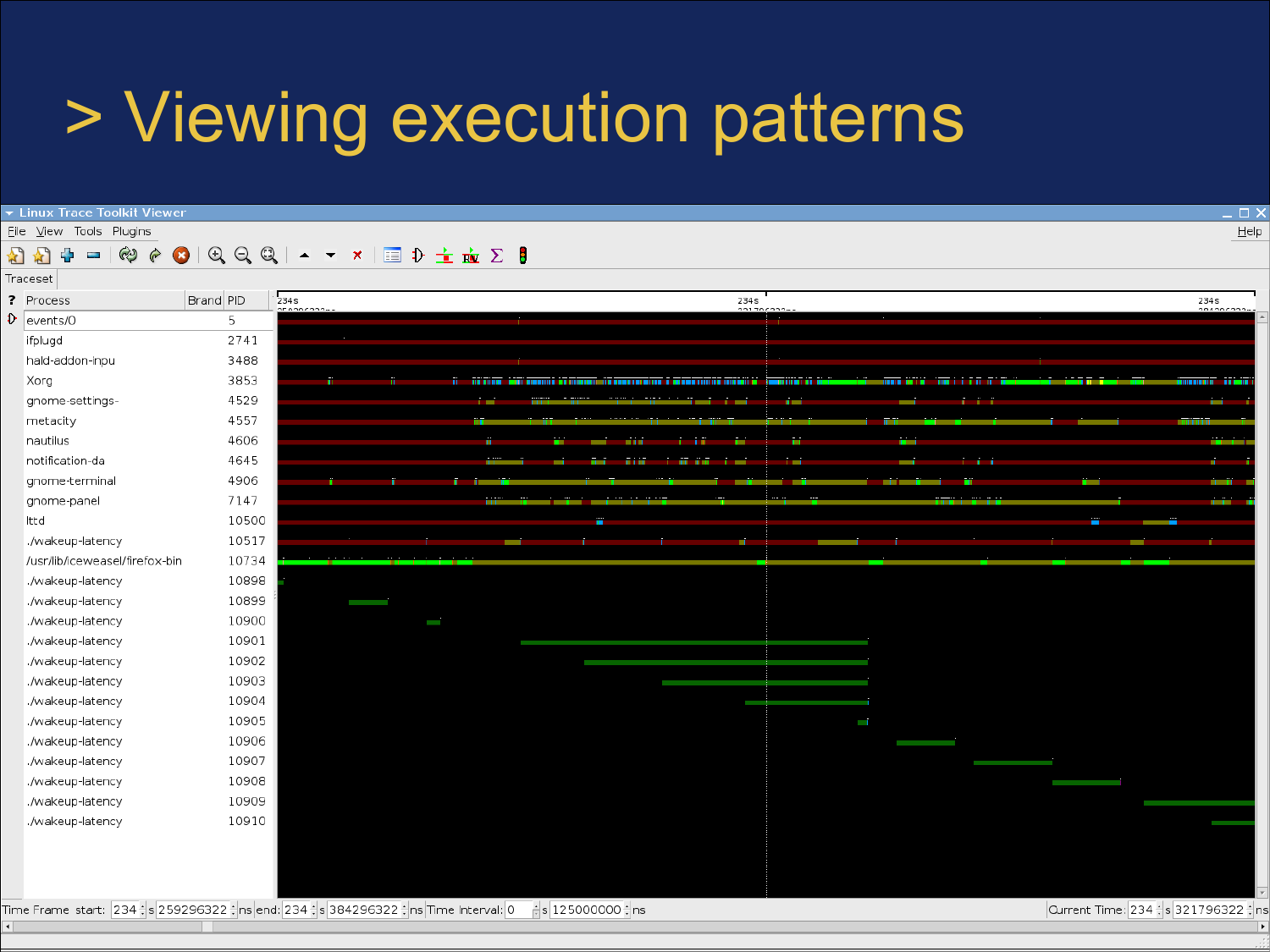#### > Instrumentation addition iterations

#### **Instrumentation example (with markers) :**

```
Mathieu Desnoyers April 13th, 2010 22
Index: linux-2.6-lttng.git/kernel/sched_fair.c
    ==============================================
 =====================
--- linux-2.6-lttng.git.orig/kernel/sched fair.c 2010-04-10
11:47:04.000000000 -0400
+++ linux-2.6-lttng.git/kernel/sched_fair.c 2010-04-10 
11:50:59.000000000 -0400
....
@@ -764,12 +768,18 @@
             thresh \gg=1;
          vruntime -= thresh;
+ trace_mark(test, cfs_place_sleeper,
+ "pid %d thresh %lu vruntime %llu",
+ task_of(se)->pid, thresh, vruntime);
     }
....
```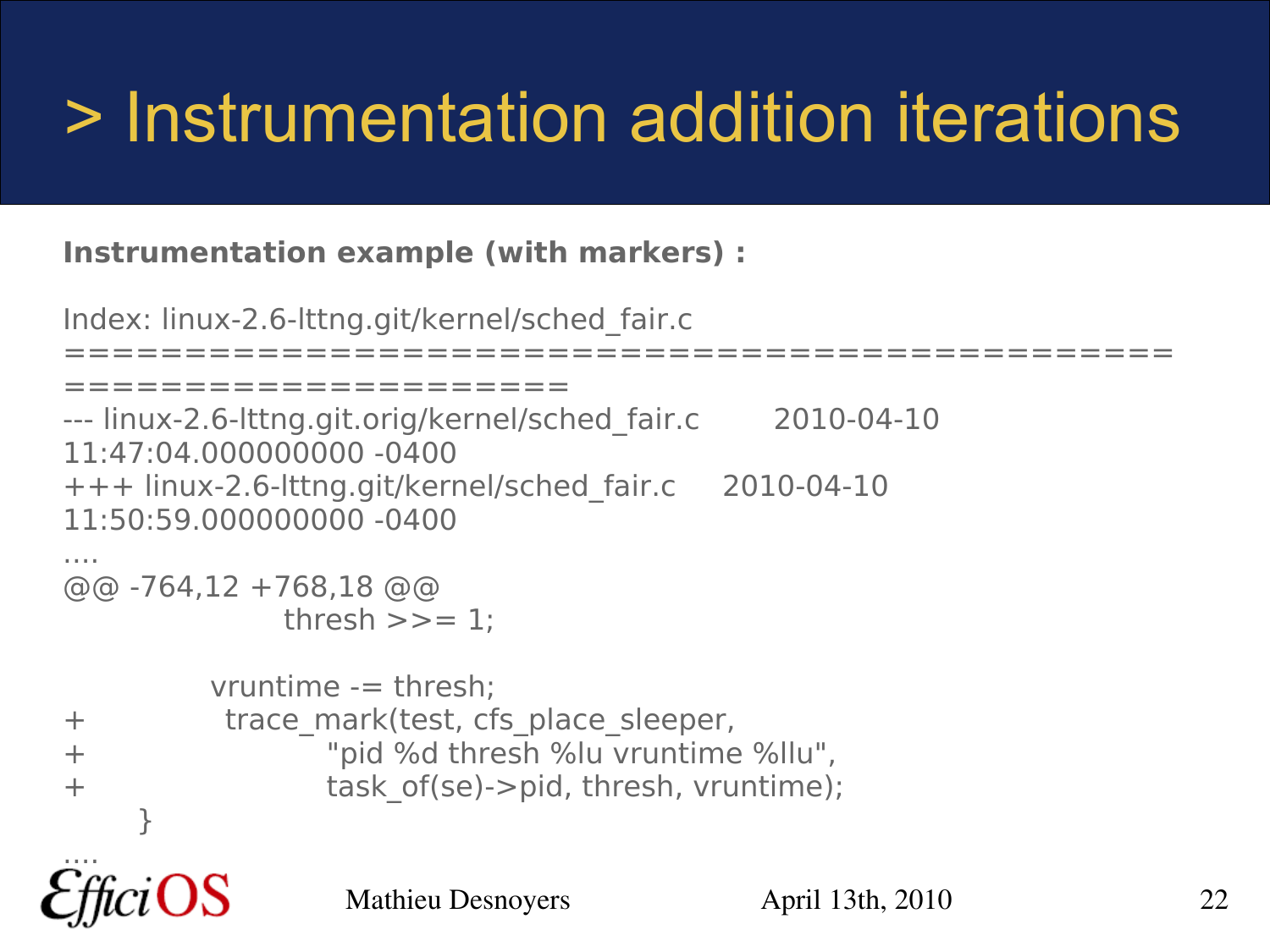### > Digging into Xorg scheduling

I inux Trace Toolkit Viewer

File View Tools Plugins

#### $= | \otimes \circ \mathbf{Q} | \oplus \mathbf{Q} \oplus | \mathbf{A} - \mathbf{x} | | = 1 + \mathbf{A} \Sigma$  $\mathbb{Z}$

#### Traceset

#### $\mathbf{D}$  Event Description

kernel.send signal: 234.321790689 (/tmp/trace-cfs-2/kernel 0), 10734, 10734, /usr/lib/iceweasel/firefox-bin., 10733, 0x0, IRO { pid = 3853, signal = 29 } test.wakeup state: 234.321793993 (/tmp/trace-cfs-2/test 0), 10734, 10734, /usr/lib/iceweasel/firefox-bin, , 10733, 0x0, IRO { caller = 0xC1073781 } test.cfs enqueue: 234.321795160 (/tmp/trace-cfs-2/test 0), 10734, 10734, /usr/lib/iceweasel/firefox-bin, , 10733, 0x0, IRQ { pid = 3853, vruntime = 37793709218 } test.cfs place: 234.321796322 (/tmp/trace-cfs-2/test 0), 10734, 10734, /usr/lib/iceweasel/firefox-bin, , 10733, 0x0, IRQ { pid = 3853, orig vruntime = 37793709218, vruntime = 37793709218, vruntime = 37793709218 } test.cfs place sleeper: 234.321797137 (/tmp/trace-cfs-2/test 0), 10734, 10734, /usr/lib/iceweasel/firefox-bin., 10733, 0x0, IRO { pid = 3853, thresh = 2500000, vruntime = 37791209218 } test.cfs place end: 234.321797808 (/tmp/trace-cfs-2/test 0), 10734, 10734, /usr/lib/iceweasel/firefox-bin, , 10733, 0x0, IRQ { pid = 3853, vruntime = 37793709218 } test.cfs int engueue: 234.321798430 (/tmp/trace-cfs-2/test 0), 10734, 10734, /usr/lib/iceweasel/firefox-bin., 10733, 0x0, IRO { pid = 3853, vruntime = 37793709218 } test.cfs enqueue: 234.321799062 (/tmp/trace-cfs-2/test 0), 10734, 10734, /usr/lib/iceweasel/firefox-bin, , 10733, 0x0, IRQ { pid = 0, vruntime = 55069985566 } test.cfs place: 234.321799834 (/tmp/trace-cfs-2/test 0), 10734, 10734, /usr/lib/iceweasel/firefox-bin, , 10733, 0x0, IRO { pid = 0, orig vruntime = 55069985566, vruntime = 55073363633 test.cfs place sleeper: 234.321800598 (/tmp/trace-cfs-2/test 0), 10734, 10734, /usr/lib/iceweasel/firefox-bin, , 10733, 0x0, IRQ { pid = 0, thresh = 2500000, vruntime = 55070863633 test.cfs place end: 234.321801261 (/tmp/trace-cfs-2/test 0), 10734, 10734, /usr/lib/iceweasel/firefox-bin, , 10733, 0x0, IRQ { pid = 0, vruntime = 55070863633 }

Help

test.cfs int engueue: 234.321801815 (/tmp/trace-cfs-2/test 0), 10734, 10734, /usr/lib/iceweasel/firefox-bin, , 10733, 0x0, IRO { pid = 0, vruntime = 55070863633 } kernel.sched try wakeup: 234.321802314 (/tmp/trace-cfs-2/kernel 0), 10734, 10734, /usr/lib/iceweasel/firefox-bin, , 10733, 0x0, IRQ { pid = 3853, cpu id = 0, state = 1 }  $\label{eq:subspace} \mathcal{O}(1) = \mathcal{O}(\mathcal{O}(\mathcal{O}(\mathcal{O}(\mathcal{O}(\mathcal{O}(\mathcal{O}(\mathcal{O}(\mathcal{O}(\mathcal{O}(\mathcal{O}(\mathcal{O}(\mathcal{O}(\mathcal{O}(\mathcal{O}(\mathcal{O}(\mathcal{O}(\mathcal{O}(\mathcal{O}(\mathcal{O}(\mathcal{O}(\mathcal{O}(\mathcal{O}(\mathcal{O}(\mathcal{O}(\mathcal{O}(\mathcal{O}(\mathcal{O}))))\mathcal{O}(\mathcal{O}(\mathcal{O}(\mathcal{O}(\mathcal{O}(\mathcal{$ 10700 OUD HEED MODE

| <b>171</b>                     |           |                                                                                |                                |           | ш                                   |
|--------------------------------|-----------|--------------------------------------------------------------------------------|--------------------------------|-----------|-------------------------------------|
| ? Process                      | Brand PID | 234s<br>220010760                                                              | 234s                           | 221705222 | 234s<br>$\ldots \ldots \ldots$      |
| $\mathbf{D}$ Xorg              | 3853      |                                                                                |                                | _____     | $\sim$ $\sim$ $\sim$                |
| metacity                       | 4557      |                                                                                |                                | ---       | . .<br>. .                          |
| gnome-panel                    | 7147      |                                                                                |                                |           | . .                                 |
| /usr/lib/iceweasel/firefox-bin | 10734     |                                                                                |                                |           |                                     |
|                                |           |                                                                                |                                |           |                                     |
|                                |           |                                                                                |                                |           |                                     |
|                                |           |                                                                                |                                |           |                                     |
|                                |           |                                                                                |                                |           |                                     |
|                                |           |                                                                                |                                |           |                                     |
|                                |           |                                                                                |                                |           |                                     |
|                                |           |                                                                                |                                |           |                                     |
|                                |           |                                                                                |                                |           |                                     |
|                                |           |                                                                                |                                |           |                                     |
|                                |           |                                                                                |                                |           |                                     |
|                                |           | ime Frame start: 234÷s320819760÷ns end:234÷s322772885÷ns Time Interval: 0. [0] | $\frac{1}{5}$ s 1953125<br>÷ns |           | Current Time: 234 : s 321800598 : n |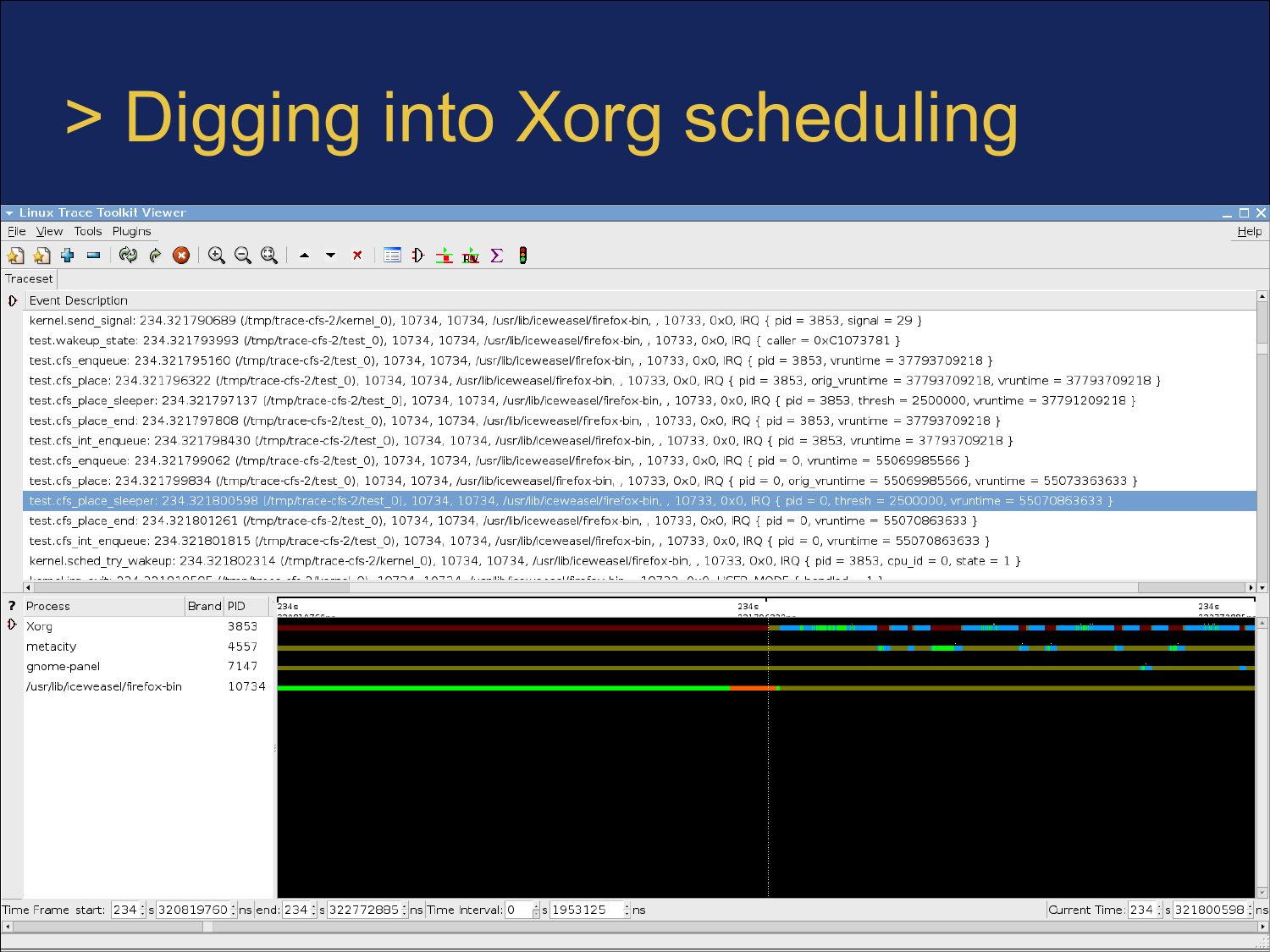### > Looking at alsa

• Adding instrumentation of buffer underrun into aplay as anchor

– write\_event

./aplay --period-size=128 --buffer-size=512 -D hw:0 test.wav

Buffer: 512 samples / 48000 samples/s  $= 10.6$ ms Period: 128 samples /  $48000$  samples/s = 2.6ms

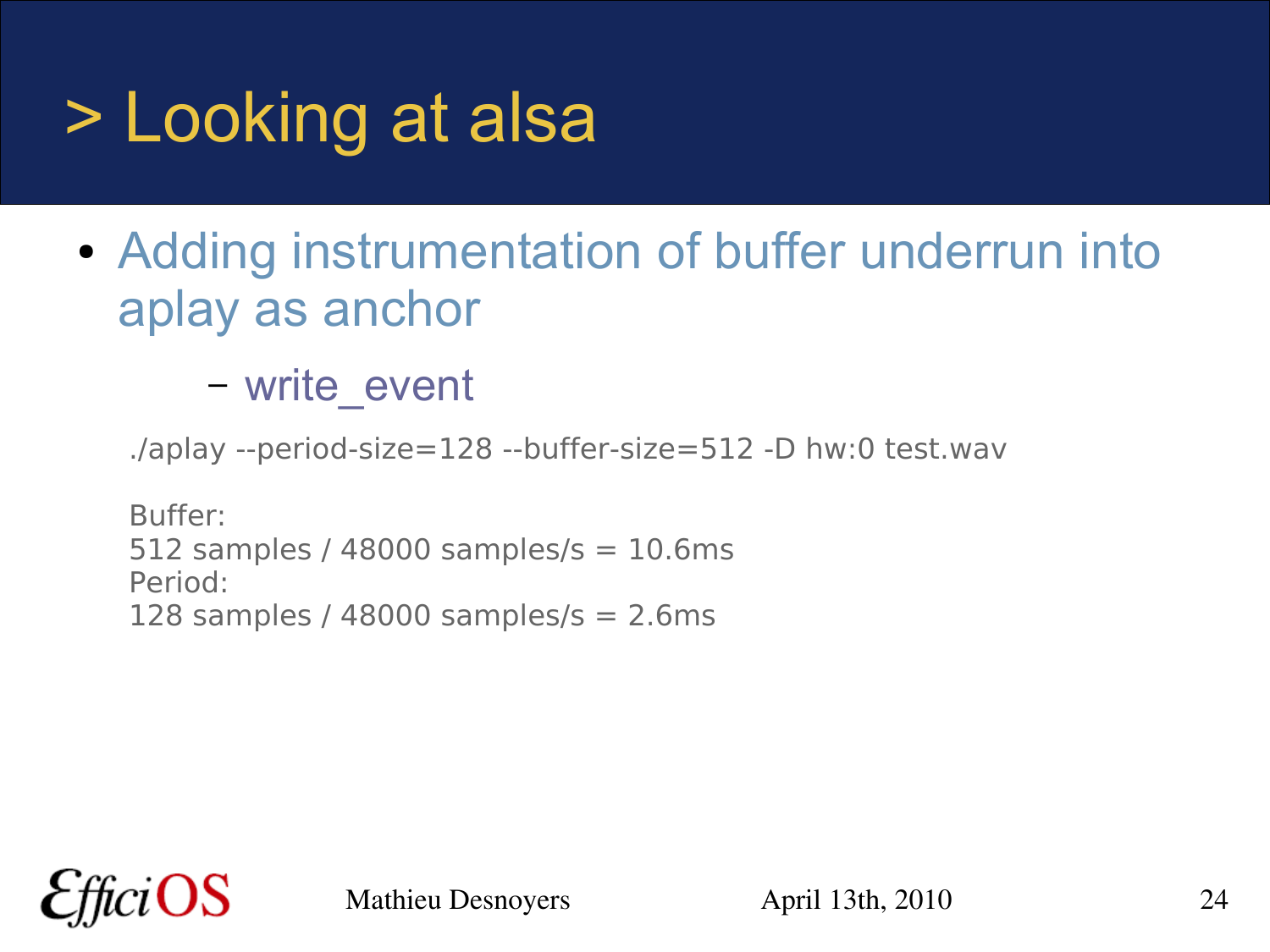#### > View of a buffer underrun

|    | ▼ Linux Trace Toolkit Viewer                                  |                                                                                                                                                         |                                                                                                                                                                                    | $\square$ $\times$ |
|----|---------------------------------------------------------------|---------------------------------------------------------------------------------------------------------------------------------------------------------|------------------------------------------------------------------------------------------------------------------------------------------------------------------------------------|--------------------|
|    | File View Tools Plugins                                       |                                                                                                                                                         |                                                                                                                                                                                    | Help               |
|    | ⊗<br>정 성<br>$\widehat{\mathbb{C}}$<br>$\bullet$<br><b>COL</b> | $\mathbb{Q} \mathbb{Q} \mathbb{Q} \mathbb{I} \rightarrow \mathbb{Z} \mathbb{I} \mathbb{I} \mathbb{P} \stackrel{\dagger}{=}\mathbb{R} \Sigma \mathbb{I}$ |                                                                                                                                                                                    |                    |
|    | Traceset                                                      |                                                                                                                                                         | 12.8ms                                                                                                                                                                             |                    |
|    | ? Process                                                     | Br 993s                                                                                                                                                 | 993s                                                                                                                                                                               | 993s               |
|    | $\mathbf{p}$ apache2                                          |                                                                                                                                                         |                                                                                                                                                                                    |                    |
|    | Xorg                                                          |                                                                                                                                                         |                                                                                                                                                                                    |                    |
|    | tpb                                                           |                                                                                                                                                         |                                                                                                                                                                                    |                    |
|    | gnome-settings-                                               |                                                                                                                                                         |                                                                                                                                                                                    |                    |
|    | metacity                                                      |                                                                                                                                                         |                                                                                                                                                                                    |                    |
|    | nautilus                                                      |                                                                                                                                                         |                                                                                                                                                                                    |                    |
|    | notification-da                                               |                                                                                                                                                         |                                                                                                                                                                                    |                    |
|    | gnome-terminal                                                |                                                                                                                                                         |                                                                                                                                                                                    |                    |
|    | gnome-panel                                                   |                                                                                                                                                         |                                                                                                                                                                                    |                    |
|    | soffice.bin                                                   |                                                                                                                                                         |                                                                                                                                                                                    |                    |
|    | lttd                                                          |                                                                                                                                                         |                                                                                                                                                                                    |                    |
|    | ./aplay                                                       |                                                                                                                                                         |                                                                                                                                                                                    |                    |
|    | /usr/lib/iceweasel/firefox-bin                                |                                                                                                                                                         |                                                                                                                                                                                    |                    |
| Ð. | Time (ns)<br>PID Event Description                            |                                                                                                                                                         |                                                                                                                                                                                    |                    |
|    |                                                               |                                                                                                                                                         | 916116098 24987 userspace.event: 993.916116098 (/tmp/trace-aplay/userspace 0), 24987, 24987, ./aplay, , 24719, 0x0, SYSCALL { string = "underrun!!! (at most 0.004588538 (s.i      |                    |
|    |                                                               |                                                                                                                                                         | 916118763 24987 fs.write: 993.916118763 (/tmp/trace-aplay/fs_0), 24987, 24987, ./aplay, , 24719, 0x0, SYSCALL { count = 46, fd = 3 }                                               |                    |
|    |                                                               |                                                                                                                                                         | 916119046 24987 kernel.syscall_exit: 993.916119046 (/tmp/trace-aplay/kernel_0), 24987, 24987, ./aplay, , 24719, 0x0, USER_MODE { ret = 46 }                                        |                    |
|    |                                                               |                                                                                                                                                         | 916123873 24987 kernel.page fault entry: 993.916123873 (/tmp/trace-aplay/kernel 0), 24987, 24987, ./aplay, , 24719, 0x0, TRAP { ip = 0xb75b9756, address = 0xbfefdfcc, trap id =   |                    |
|    |                                                               |                                                                                                                                                         | 916127097 24987 kernel.page fault exit: 993.916127097 (/tmp/trace-aplay/kernel 0), 24987, 24987, ./aplay, , 24719, 0x0, USER MODE { res = 0 }                                      |                    |
|    |                                                               |                                                                                                                                                         | 916129288 24987 kernel.syscall_entry: 993.916129288 (/tmp/trace-aplay/kernel_0), 24987, 24987, ./aplay, , 24719, 0x0, SYSCALL { ip = 0xffffe424, syscall id = 4 [sys write+0x0/0x  |                    |
|    |                                                               |                                                                                                                                                         | 916132012 24987 test.wakeup_default: 993.916132012 (/tmp/trace-aplay/test_0), 24987, 24987, ./aplay, , 24719, 0x0, SYSCALL { caller = 0xC1052B98 }                                 |                    |
|    |                                                               |                                                                                                                                                         | 916132843 24987 kernel.sched_try_wakeup: 993.916132843 (/tmp/trace-aplay/kernel_0), 24987, 24987, ./aplay, , 24719, 0x0, SYSCALL { pid = 24987, cpu_id = 0, state = 1 }            |                    |
|    |                                                               |                                                                                                                                                         | 916134233 24987 test.wakeup default: 993.916134233 (/tmp/trace-aplay/test 0), 24987, 24987, ./aplay, , 24719, 0x0, SYSCALL { caller = 0xC1052B98 }                                 |                    |
|    |                                                               |                                                                                                                                                         | 916135723 24987 fs.write: 993.916135723 (/tmp/trace-aplay/fs 0), 24987, 24987, ./aplay, , 24719, 0x0, SYSCALL { count = 46, fd = 2 }                                               |                    |
|    |                                                               |                                                                                                                                                         | 916135990 24987 kernel.syscall exit: 993.916135990 (/tmp/trace-aplay/kernel 0), 24987, 24987, ./aplay, , 24719, 0x0, USER MODE { ret = 46 }                                        |                    |
|    |                                                               |                                                                                                                                                         | 916139381 24987 kernel.syscall entry: 993.916139381 (/tmp/trace-aplay/kernel 0), 24987, 24987, ./aplay, , 24719, 0x0, SYSCALL { ip = 0xffffe424, syscall id = 54 [sys ioctl+0x0/0x |                    |
|    |                                                               |                                                                                                                                                         |                                                                                                                                                                                    |                    |
|    |                                                               | Time Frame_start:  993   ≑s 894876128 ≑lns end:  993   ≑s 926126048 ≑ns Time Interval: O     ≓s 31249920   ≑ns                                          |                                                                                                                                                                                    |                    |
|    |                                                               |                                                                                                                                                         |                                                                                                                                                                                    |                    |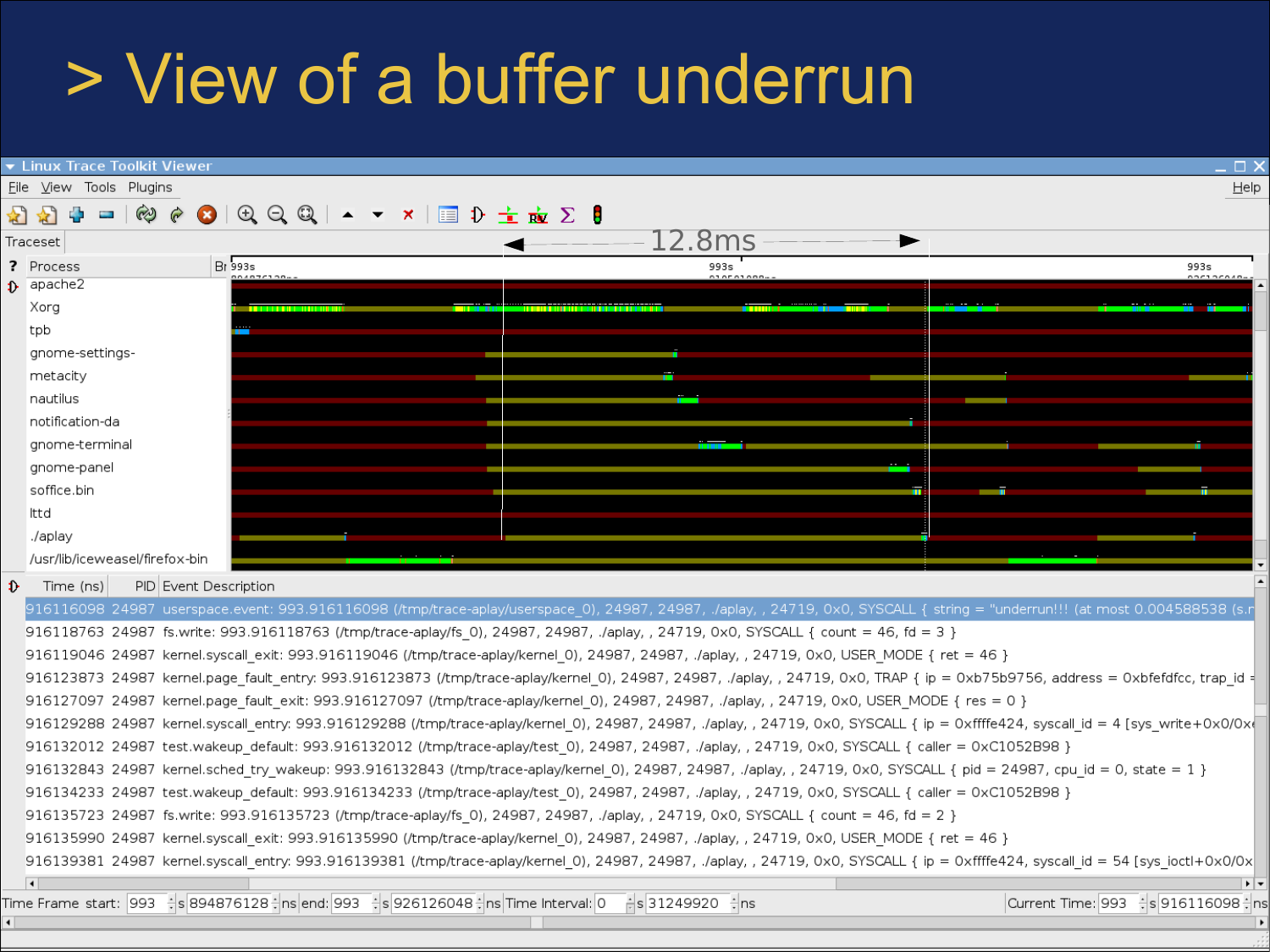#### > sched\_fair vruntime analysis

| $\blacktriangledown$ Linux Trace Toolkit Viewer                                                                                                                                                                                                                                                                                                                                                                                                                    | $\Box$ $\times$                |
|--------------------------------------------------------------------------------------------------------------------------------------------------------------------------------------------------------------------------------------------------------------------------------------------------------------------------------------------------------------------------------------------------------------------------------------------------------------------|--------------------------------|
| File View Tools Plugins                                                                                                                                                                                                                                                                                                                                                                                                                                            | Help                           |
| ⊗ ⊘<br>$\bigcirc$ $\bigcirc$ $\bigcirc$ $\bigcirc$ $\bigcirc$ $\bigcirc$ $\bigcirc$ $\bigcirc$ $\bigcirc$ $\bigcirc$ $\bigcirc$ $\bigcirc$ $\bigcirc$ $\bigcirc$ $\bigcirc$ $\bigcirc$ $\bigcirc$ $\bigcirc$ $\bigcirc$ $\bigcirc$ $\bigcirc$ $\bigcirc$ $\bigcirc$ $\bigcirc$ $\bigcirc$ $\bigcirc$ $\bigcirc$ $\bigcirc$ $\bigcirc$ $\bigcirc$ $\bigcirc$ $\bigcirc$ $\bigcirc$ $\bigcirc$ $\bigcirc$ $\bigcirc$ $\bigcirc$<br>刘 内<br>$\mathcal{L}(\mathcal{C})$ | 18.62 minutes vruntime offset! |
| Traceset                                                                                                                                                                                                                                                                                                                                                                                                                                                           |                                |
| $\mathbf{\hat{v}}$ vent Description                                                                                                                                                                                                                                                                                                                                                                                                                                |                                |
| 3st.sched switch: 993.901654560 (/tmp/trace-aplay/test 0), 3768, 3768, Xorg, , 3755, 0x0, USER MODE { next = 3768, vruntime = 95351578124 }                                                                                                                                                                                                                                                                                                                        |                                |
| est.sched switch: 993.908105835 (/tmp/trace-aplay/test 0), 19999, 19999, metacity, , 19812, 0x0, SYSCALL { next = 19999, vruntime = 1213021553424 }                                                                                                                                                                                                                                                                                                                |                                |
| sst.sched_switch: 993.908407361 (/tmp/trace-aplay/test_0), 19982, 19982, gnome-settings-, , 1, 0x0, SYSCALL { next = 19982, vruntime = 1213021553424 }                                                                                                                                                                                                                                                                                                             |                                |
| sst.sched switch: 993.908534017 (/tmp/trace-aplay/test 0), 20057, 20057, nautilus, , 19812, 0x0, SYSCALL { next = 20057, vruntime = 1213021553424 }                                                                                                                                                                                                                                                                                                                |                                |
| 3st.sched switch: 993.909177730 (/tmp/trace-aplay/test 0), 20314, 20314, gnome-terminal, , 1, 0x0, SYSCALL { next = 20314, vruntime = 1213021553424 }                                                                                                                                                                                                                                                                                                              |                                |
| 3st.sched switch: 993.910533596 (/tmp/trace-aplay/test 0), 3768, 3768, Xorg, , 3755, 0x0, SYSCALL { next = 3768, vruntime = 95358020608 }                                                                                                                                                                                                                                                                                                                          |                                |
| est.sched switch: 993.914999738 (/tmp/trace-aplay/test 0), 20769, 20769, gnome-panel, , 19812, 0x0, SYSCALL { next = 20769, vruntime = 1213021553424 }                                                                                                                                                                                                                                                                                                             |                                |
| het cebod cwitch: 002.015641107.//tmn/trace.anlay/tect0)2000720007notification.do 10v0.0700011 [.novt = 20007 velotime = 1212021552424.1                                                                                                                                                                                                                                                                                                                           | ▸ │┑                           |
| <b>Br</b> 993s<br>? Process                                                                                                                                                                                                                                                                                                                                                                                                                                        | 993s<br>993s                   |
| $\mathbf{D}$ nautilus                                                                                                                                                                                                                                                                                                                                                                                                                                              |                                |
| notification-da                                                                                                                                                                                                                                                                                                                                                                                                                                                    |                                |
| gnome-terminal                                                                                                                                                                                                                                                                                                                                                                                                                                                     |                                |
| gnome-panel                                                                                                                                                                                                                                                                                                                                                                                                                                                        |                                |
| soffice.bin                                                                                                                                                                                                                                                                                                                                                                                                                                                        |                                |
| ./aplay                                                                                                                                                                                                                                                                                                                                                                                                                                                            |                                |
| /usr/lib/iceweasel/firefox-bin                                                                                                                                                                                                                                                                                                                                                                                                                                     |                                |
| /usr/lib/iceweasel/firefox-bin                                                                                                                                                                                                                                                                                                                                                                                                                                     |                                |
| $\mathbf{\hat{D}}$ Event Description                                                                                                                                                                                                                                                                                                                                                                                                                               |                                |
| <ernel.irq (="" ,="" 0),="" 0x0,="" 3755,="" 3768,="" 993.903268234="" entry:="" handler="0xfabbb490," id="22," ip="3075750182," irq="" kernel="" mode="0" td="" tmp="" trace-aplay="" xorg,="" {="" }<=""><td></td></ernel.irq>                                                                                                                                                                                                                                   |                                |
| :est.wakeup default: 993.903279480 (/tmp/trace-aplay/test 0), 3768, 3768, Xorg, , 3755, 0x0, IRQ { caller = 0xC1052B98 }                                                                                                                                                                                                                                                                                                                                           |                                |
| :est.cfs enqueue: 993.903280844 (/tmp/trace-aplay/test 0), 3768, 3768, Xorg, , 3755, 0x0, IRQ { pid = 24987, vruntime = 1213018367508 }                                                                                                                                                                                                                                                                                                                            |                                |
| test.cfs_place: 993.903281949 (/tmp/trace-aplay/test_0), 3768, 3768, Xorg, , 3755, 0x0, IRQ { pid = 24987, orig_vruntime = 1213018367508, vruntime = 1213024053424 }                                                                                                                                                                                                                                                                                               |                                |
| :est.cfs place sleeper: 993.903282859 (/tmp/trace-aplay/test 0), 3768, 3768, Xorg, , 3755, 0x0, IRQ { pid = 24987, thresh = 2500000, vruntime = 1213021553424 }                                                                                                                                                                                                                                                                                                    |                                |
| [est.cfs_place_end: 993.903283609 (/tmp/trace-aplay/test_0), 3768, 3768, Xorg, , 3755, 0x0, IRQ { pid = 24987, vruntime = 1213021553424 }                                                                                                                                                                                                                                                                                                                          |                                |
| [est.cfs int enqueue: 993.903284202 (/tmp/trace-aplay/test 0), 3768, 3768, Xorg, , 3755, 0x0, IRQ { pid = 24987, vruntime = 1213021553424 }                                                                                                                                                                                                                                                                                                                        |                                |
|                                                                                                                                                                                                                                                                                                                                                                                                                                                                    |                                |
| Time Frame_start:  993   ÷ s 902754538 ÷ ns end: 993   ÷ s 903731098 ÷ ns Time Interval: 0<br>, s∣976560                                                                                                                                                                                                                                                                                                                                                           | ÷lns                           |
|                                                                                                                                                                                                                                                                                                                                                                                                                                                                    |                                |